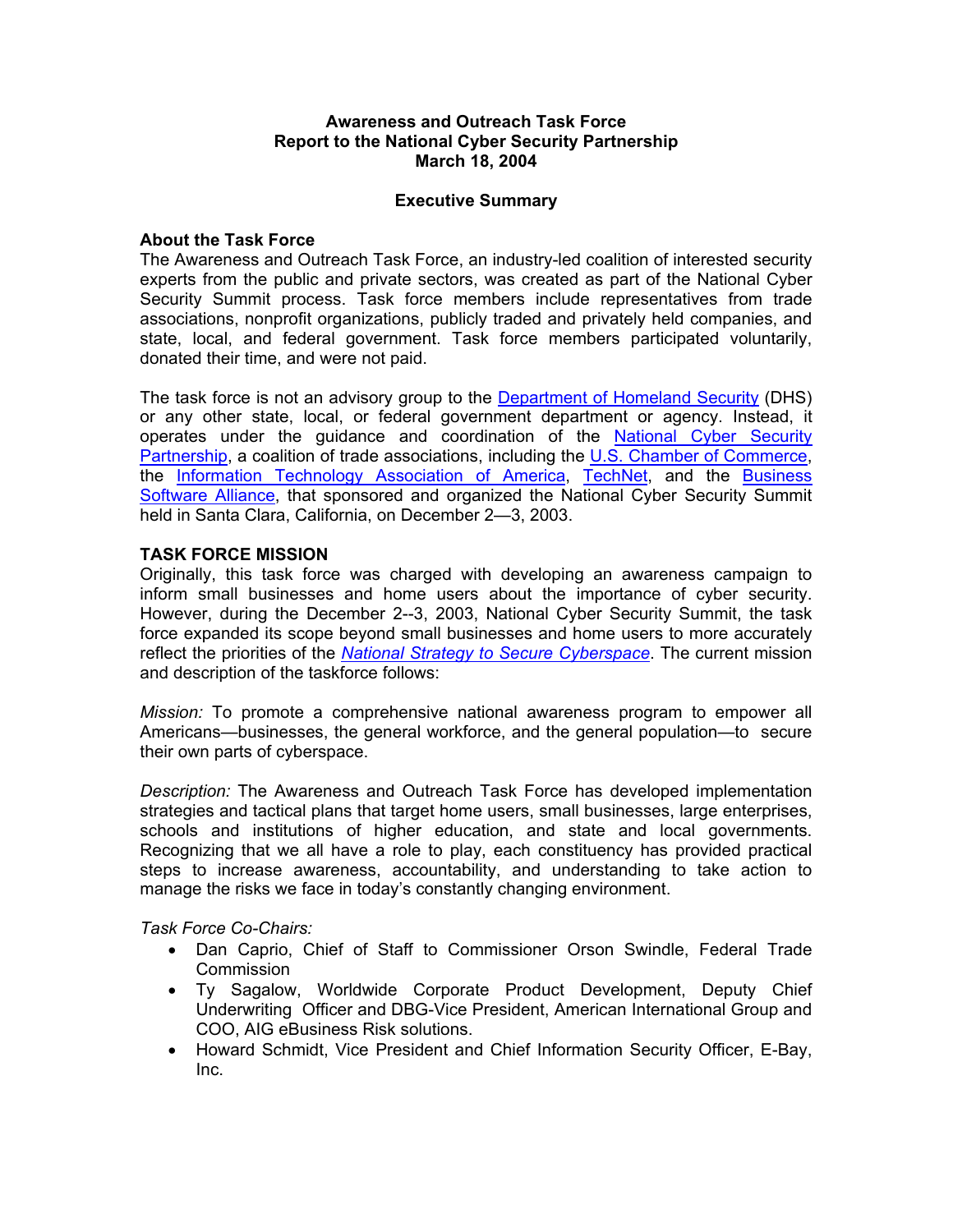The U.S. Chamber of Commerce serves as the Task Force Secretariat. The Task Force Co-Chairs thank Andrew Howell, Vice President for Homeland Security, and Scott Algeier, Manager for Homeland Security, both at the U.S. Chamber of Commerce, for their significant contributions to this report.

# **PROBLEMS and CHALLENGES**

- Although the Internet has increased communication and productivity has provided businesses with access to new markets, it has also given hackers, thieves, disgruntled employees, fraudsters, and other criminals new opportunities to cause economic and social damage on a broader scale and has created new potential weapons of terrorism, more quickly than ever before.
- Generally, many private enterprises, public entities, and home users lack the resources to adequately manage cyber security risk.
- A large number of entrepreneurs and home users are not aware of how their individual cyber security preparedness affects security overall.
- Internet users must be made aware of the importance of sound cyber security practices and given more user-friendly tools to implement them.

# **RECOMMENDATIONS and NEXT STEPS**

*Small Businesses* 

• Develop and distribute a cyber security guidebook for small businesses and encourage the development of market-based incentives such as insurance and risk profile analysis that reward small businesses that enhance their cyber security preparedness.

# *Home Users*

- Support, promote, and launch a national public service campaign on cyber security.
- Develop a cyber security tool kit for home users.
- Work with the Internet Service Provider (ISP) communities to identify ways to use their access to their customers to promote cyber security.

# *Large Enterprises*

- Create and implement, in September, 2004, in partnership with DHS, a series of regional homeland security forums for CEOs of large enterprises. A portion of the program should highlight the roles of CEOs in cyber security.
- Begin, in July 2004, a direct mail campaign to C-Suite executives of the 10,000 largest companies in America to provide senior corporate executives with key messages and activities that are necessary for enterprisewide cyber security.
- Designate September 2004 as Cyber Security Month, and market to CEOs of large enterprises the importance of focusing on cyber security and participating in the DHS CEO regional homeland security forums.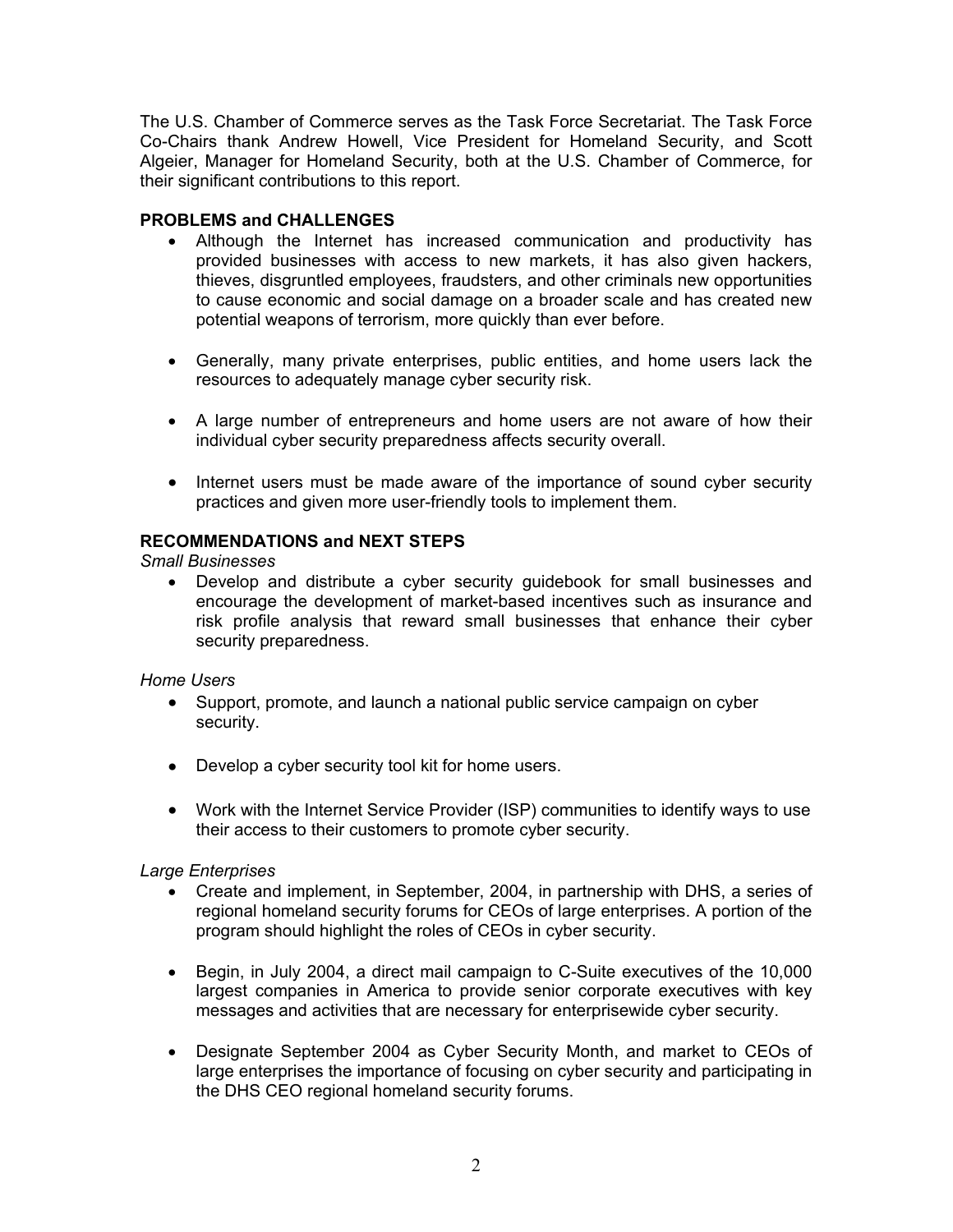• Distribute and raise awareness of the cyber risk management tools being developed by the Cyber Security Summit's Corporate Governance Task Force.

## *K-12 Schools and Higher Education*

- Inventory, catalogue, and share best practices on raising cyber security awareness to home users, large enterprises, small businesses, K—12 schools and institutions of higher education, and state and local governments.
- Partner with education groups, school boards, superintendents, teachers, and colleges and universities to develop and distribute materials to school children and institutions of higher education that raise awareness of appropriate cyber security behavior.
- Provide cyber security and ethics curricula and explore opportunities for introducing awareness content as part of courses.
- Consider replicating the DHS Homeland Security CEO Forums for university presidents. A portion of the program should highlight the roles of university presidents in cyber security.

*State and Local Government*

- Develop, in conjunction with DHS, a Cyber Security Excellence Award to recognize teams, rather than individuals, at the state and local government levels.
- Create a Web-based training tool for state and local governments, as well as for businesses and home users, featuring a series of webcasts hosted by a variety of vendors, which are offering their services pro bono.
- Consider replicating the DHS Homeland Security CEO Forums for governors. A portion of the program should highlight the roles of governors and mayors in cyber security.

#### **CONCLUSIONS**

A major role for the Awareness Task Force has been, and will continue to be, to leverage existing awareness and outreach efforts and to initiate and enhance publicprivate partnerships. Promoting a secure cyberspace is the responsibility of every citizen, all levels of government (state, local, and federal), academia, and industries, regardless of size or sector. The list of key stakeholders involved in the solution is limitless, and therefore, the solution will only come as a result of coordinated, publicprivate partnerships.

The progress of the task force demonstrates the effectiveness of the publicprivate partnership model. Task force members believe that more can be accomplished by working together, rather than by working separately. The task force has catalogued existing best practices, developed strategies to market those practices to specific audiences, created incentive plans to ensure acceptance of those practices, contributed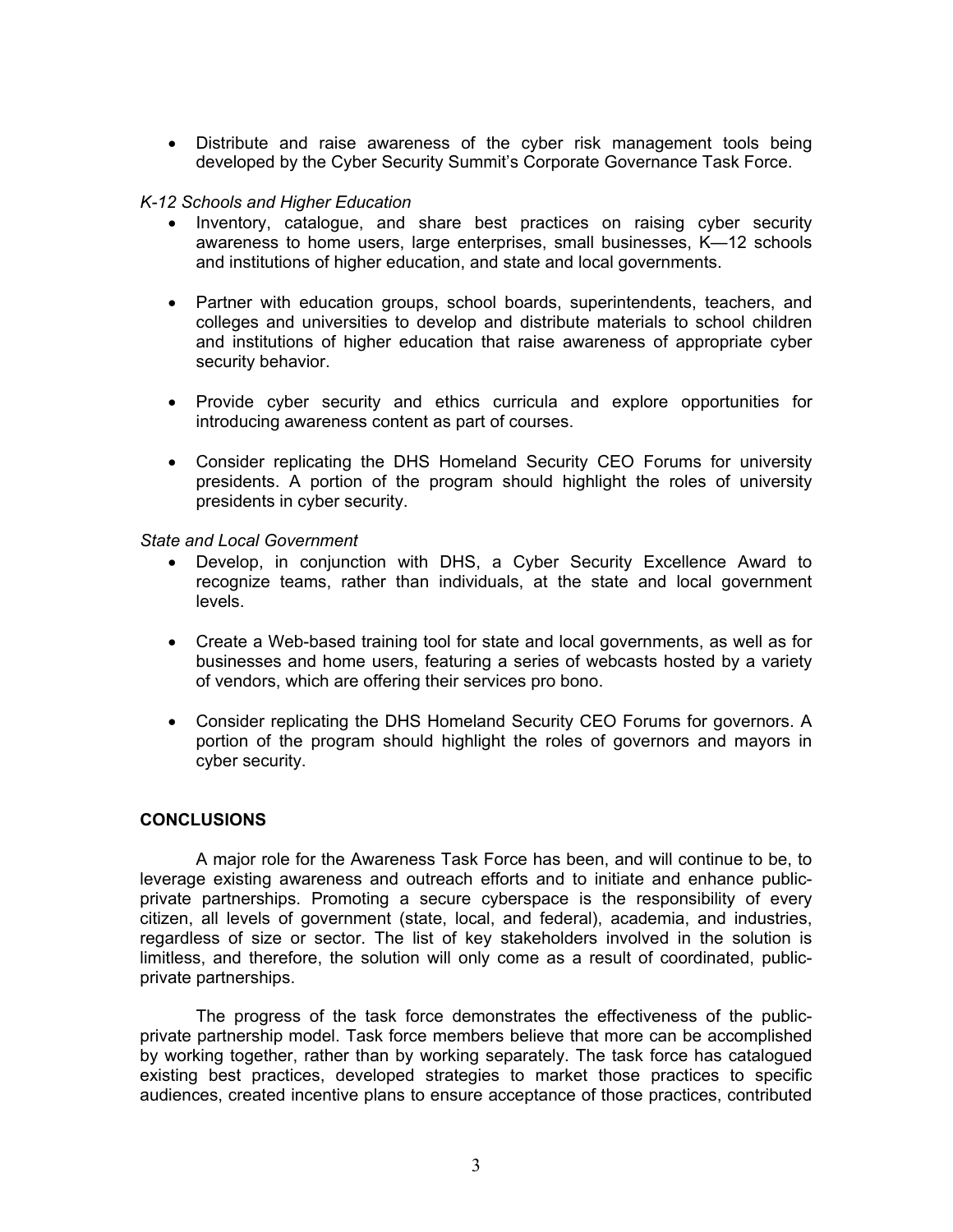to the development of a national advertising campaign, and developed a strategy to communicate to public and private CEOs across the country about the importance of cyber security and their role in enhancing it. Recognizing the role of our students, teachers, and schools and universities, a strategy has been created to bring cyber security directly to them. In addition, the task force has a team of dedicated state and local public servants who have taken shared responsibility in enhancing cyber security awareness in state and local government agencies throughout each state.

While these accomplishments are extensive, the task force recognizes that there is much more to do. The task force also acknowledges that there are other groups who are making positive contributions to cyber security awareness and encourages interested parties to comment on this report and join in the task force's efforts.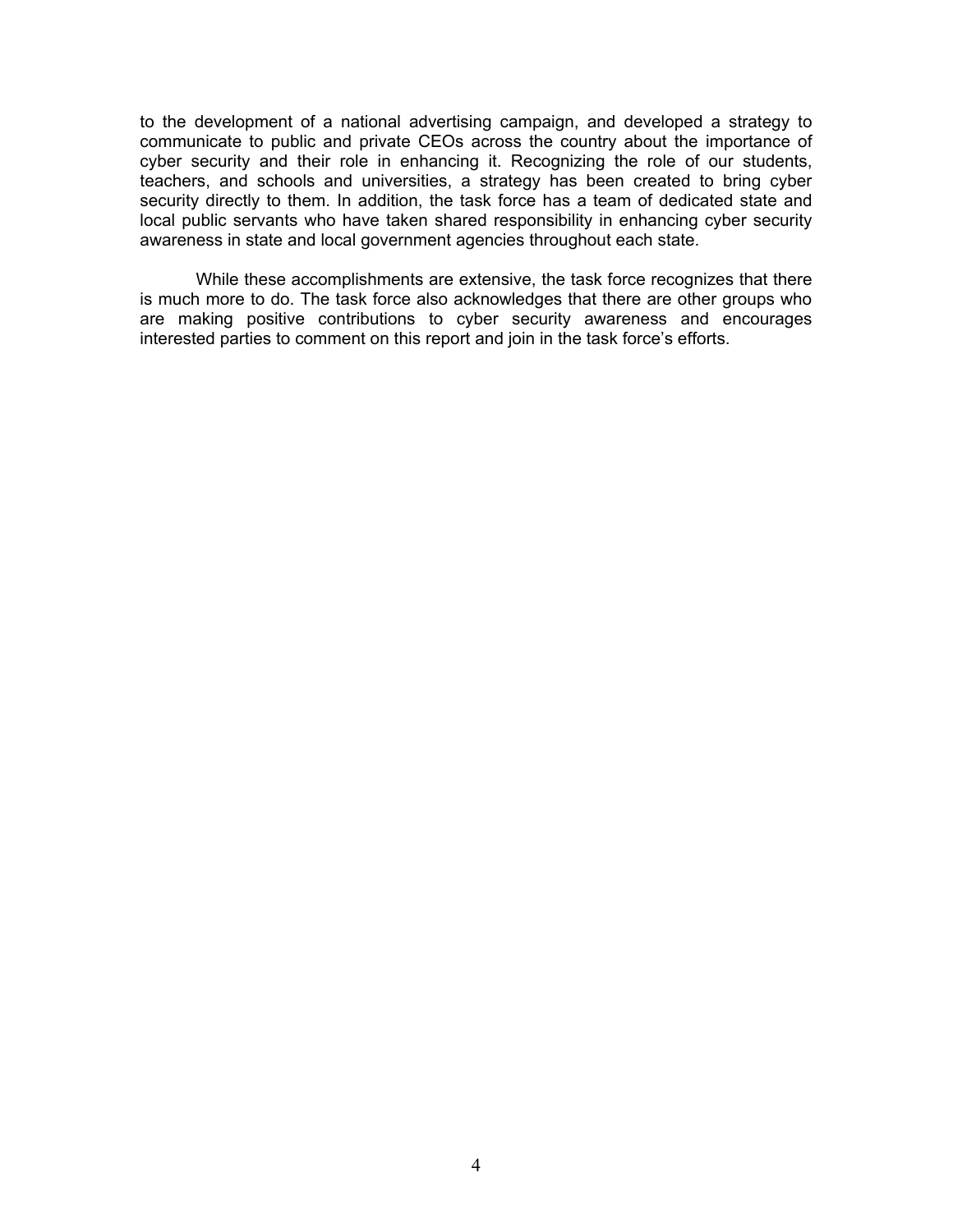#### **Awareness and Outreach Task Force Report to the National Cyber Security Partnership March 18, 2004**

## **Task Force Report**

#### **INTRODUCTION**

Originally, this task force was charged with developing an awareness campaign to inform small businesses and home users about the importance of cyber security. However, during the December 2--3, 2003, National Cyber Security Summit, the task force expanded its scope beyond small businesses and home users to more accurately reflect the priorities of the *National Strategy to Secure Cyberspace*. The current mission and description of the taskforce follows:

*Mission:* To promote a comprehensive national awareness program to empower all Americans—businesses, the general workforce, and the general population—to secure their own parts of cyberspace.

*Description:* The Awareness and Outreach Task Force has developed implementation strategies and tactical plans that target home users, small businesses, large enterprises, schools and institutions of higher education, and state and local governments. Recognizing that we all have a role to play, each constituency has provided practical steps to increase awareness, accountability, and understanding to take action to manage the risks we face in today's constantly changing environment.

#### **WORKING GROUPS**

Because of the diversity of each target audience, the task force established five working groups to develop plans to target specific audiences. The working groups and their chairs are as follows:

*Home Users:* Tiffany Jones, Manager, Government Affairs Symantec Corp. **Small Businesses: Kai Tamara Hare, Chief Executive Officer nuServe**SM *State and Local Government:* Will Pelgrin, Director, Office of Cyberspace Security and

Critical Infrastructure Protection, State of New York

*Large Enterprises:* Marc Jones, President and Chief Executive Officer, Visonael *Higher Education and Schools:* Jim Tiecher, Executive Director, Cyber Smart and

Rodney Petersen, Policy Analyst and Security Task Force Coordinator, EDUCAUSE

# **THEMES OF THE AWARENESS CAMPAIGN**

Each working group developed action plans based on these themes:

*Explain the problem.* Successful awareness programs need to explain to the constituents what the problem is and why cyber security is important.

*Promote Individual responsibility.* All people have a role to play and need to understand the importance of being proactive.

*Motivate.* Constituents need to be motivated to implement cyber security steps that will ultimately change behavior (positive and negative reinforcements).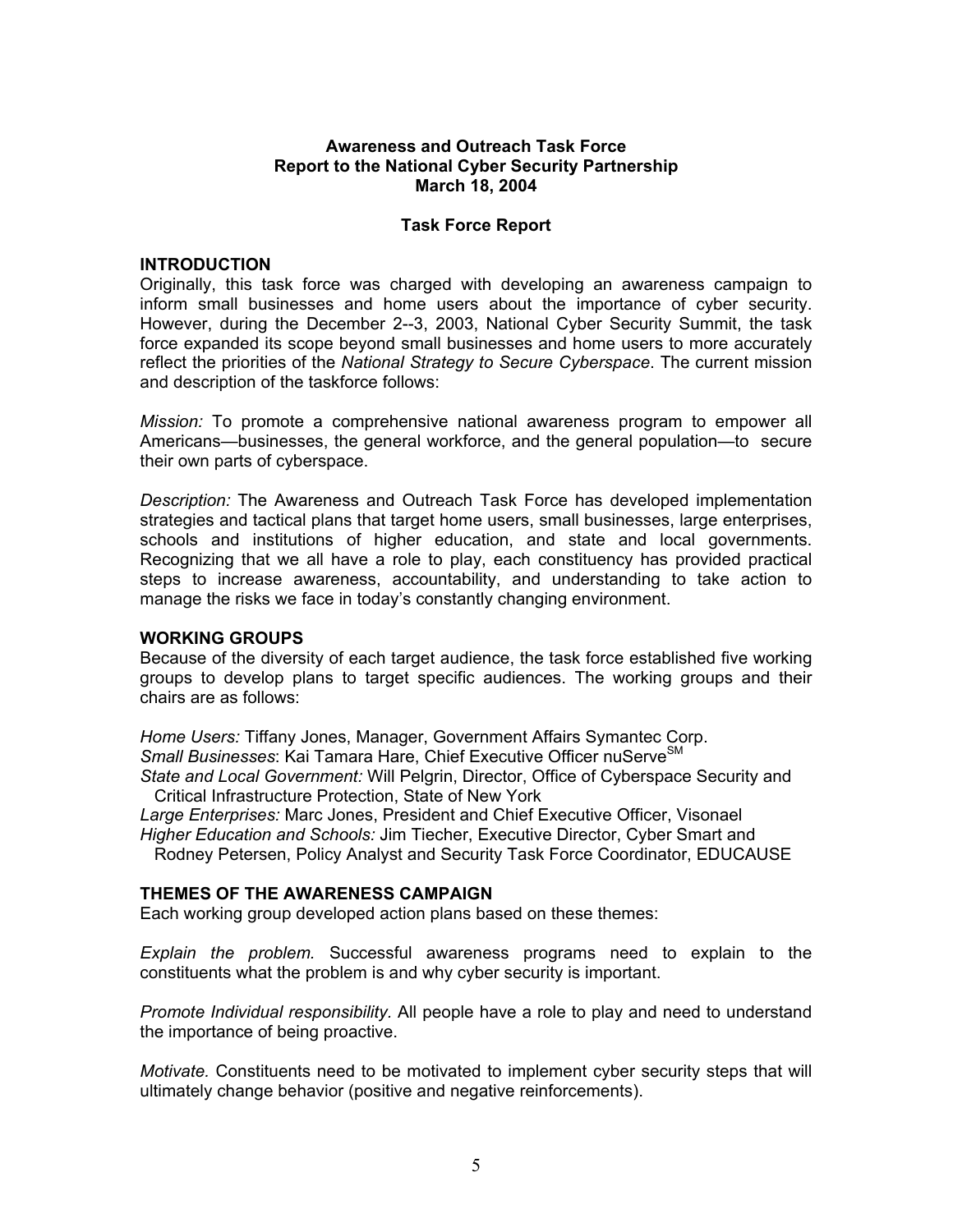*Keep it simple.* Cyber security needs to be simple for users to implement.

*Be creative.* Policymakers and industry representatives need to be creative when thinking about cyber security issues, possible actionable steps, and matrixes to measure results.

*Leverage existing programs and relationships.* Reaching out to industry is a quick and easy for "spreading the message" about cyber security awareness.

# **SELECT ACCOMPLISHMENTS TO DATE**

## *Small Businesses*

*Tools for Small Businesses* 

- Developed, with the Internet Security Alliance, a small business cyber security guidebook.
- Made available, for free, Cyber RiskProfiler<sup>TM</sup> with cyber scoring-technology developed and donated by **nuServe<sup>SM</sup>** to assist small businesses in identifying and managing their cyber risks.
- Obtained cyber risk insurance premium credits from an insurance company. AIG eBusiness Risk Solutions, a division of the property-casualty insurance subsidiaries of **American International Group, Inc.** agreed in principle to provide credits, where legally permitted, on cyber-insurance policies for businesses that effectively implement task force awareness suggestions. The task force is looking forward to and seeks the participation of other qualified carriers in this program.
- Created an online small business cyber security resource center.

#### *Home Users*

#### *Home User Awareness*

The **National Cyber Security Alliance** (NCSA)—a non-profit public-private coalition of tech companies, owners and operators of critical infrastructures, and federal government agencies and departments— DHS and the **Federal Trade Commission** are recognized leaders in the home user awareness market. These organizations must continue to work closely together to implement a comprehensive awareness campaign.

#### *Cyber Security Tips for Home Users*

Contributed to updating and revising the NCSA's "Top 10" cyber security tips for home users.

#### *Launch of Personal Firewall Day Web Site*

Personal Firewall Day is dedicated to educating everyone about the threats we face and pose— when we do not protect our computers with personal firewalls. Personal Firewall Day is also a call to firewall experts to share their expertise and advice with family, friends, and their communities.

#### *Large Enterprises*

# *General Business Community*

The task force established relationships with trade associations representing the broad business community to explore ways to raise the level of cyber security awareness among C-suite executives.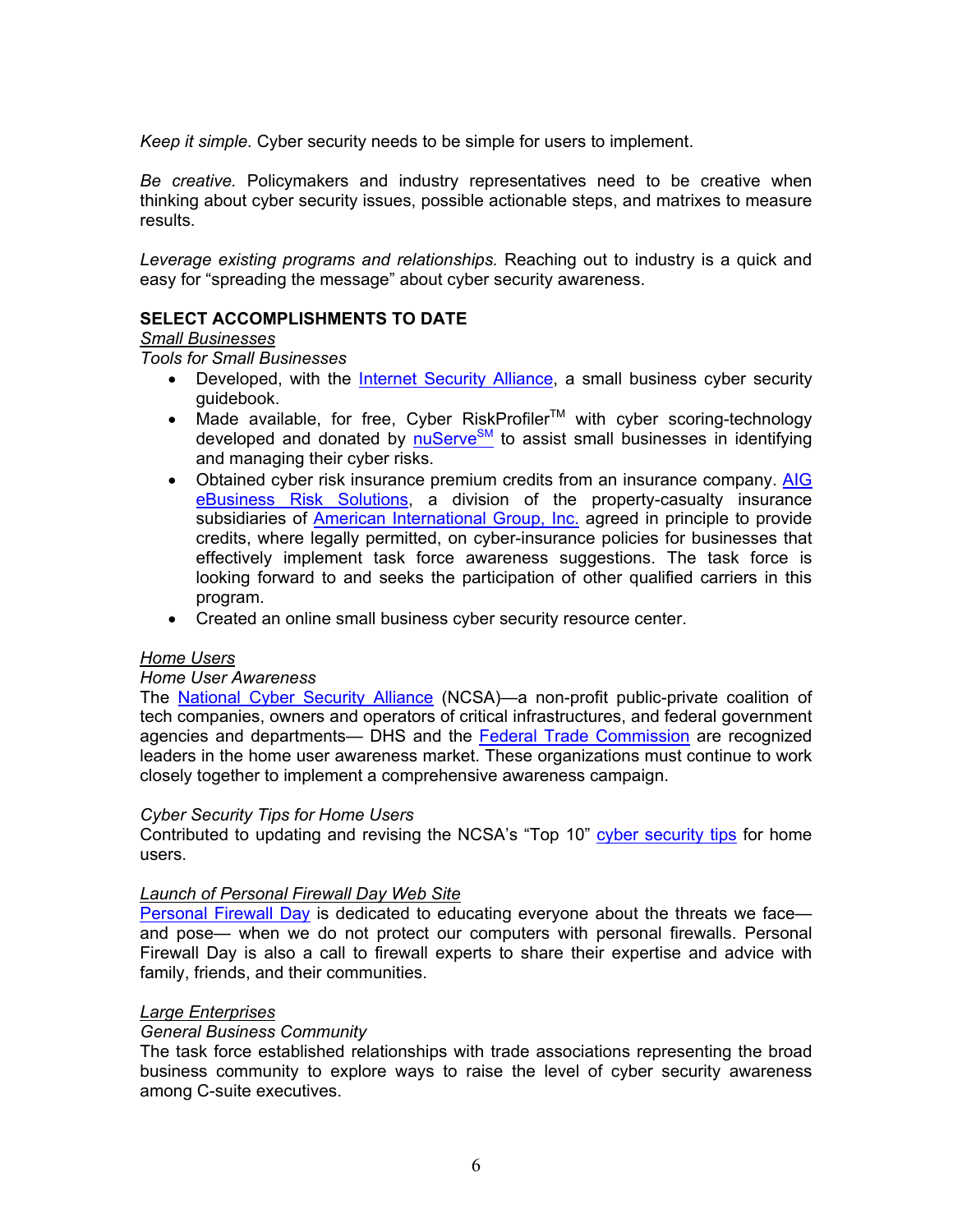## *Financial Services Community*

The task force's efforts have been incorporated into the outreach efforts of the Finance and Banking Information Infrastructure Committee, headed by the Department of Treasury and the Financial Services Sector Coordinating Council. The council consists of 25 financial sector trade associations and holding cyber and physical security symposiums, hosted by the Federal Deposit Insurance Corporation, in 25 cities nationwide. These symposiums have reached in excess of 5,000 banking professionals and now include a session on how financial institutions can help home and small business users protect themselves from cyber attacks.

## *K-12 Education and Institutions of Higher Education*

## *National Education Partnerships*

CyberSmart! is a recognized leader in education and awareness to K-12 students. EDUCAUSE assists technology leaders at the nation's institutions of higher education in sharing information on best practices. The task force has built upon and leveraged the work of these two organizations to build relationships with this target audience.

## *Effective Security Practices Guide*

The EDUCAUSE/Internet2 Computer and Network Security Task Force released the first-ever *Effective Security Practices Guide* for the higher education community, providing practical approaches to preventing, detecting, and responding to IT security problems in a wide range of higher education environments. The guide fulfills a recommendation from the *National Strategy to Secure Cyberspace* for colleges and universities "... to secure their cyber systems by establishing one or more sets of best practices for IT security."

## *State and Local Government*

Created a pilot Web-based training tool for state and local governments, as well as businesses and home users, featuring a series of Webcasts.

Developed a concept for a national award recognizing achievement and leadership in cyber security by stats and local government information security professionals. The award would recognize teams, rather than individuals.

#### *Enhanced Partnerships*

#### *Federal Trade Commission*

The Awareness Task Force supports the FTC's "Dewie the Turtle" home user awareness campaign and "Operation Secure Your Server," an international effort headed by the Federal Trade Commission and 36 additional agencies in 26 countries to reduce the flow of unsolicited commercial e-mail by urging organizations to close "open relays" and "open proxies."

Open relays and open proxies are servers that allow any computer in the world to "bounce" or route e-mail through servers of other organizations, thereby disguising the real origin of the e-mail. Spammers often abuse these servers to flood the Internet with unwanted e-mail. Their abuses not only overload servers, but also could damage an unwitting business' reputation if it appears that the business sent the spam. "Operation Secure Your Server" provides businesses with simple, inexpensive ways to protect their computer systems from misuse.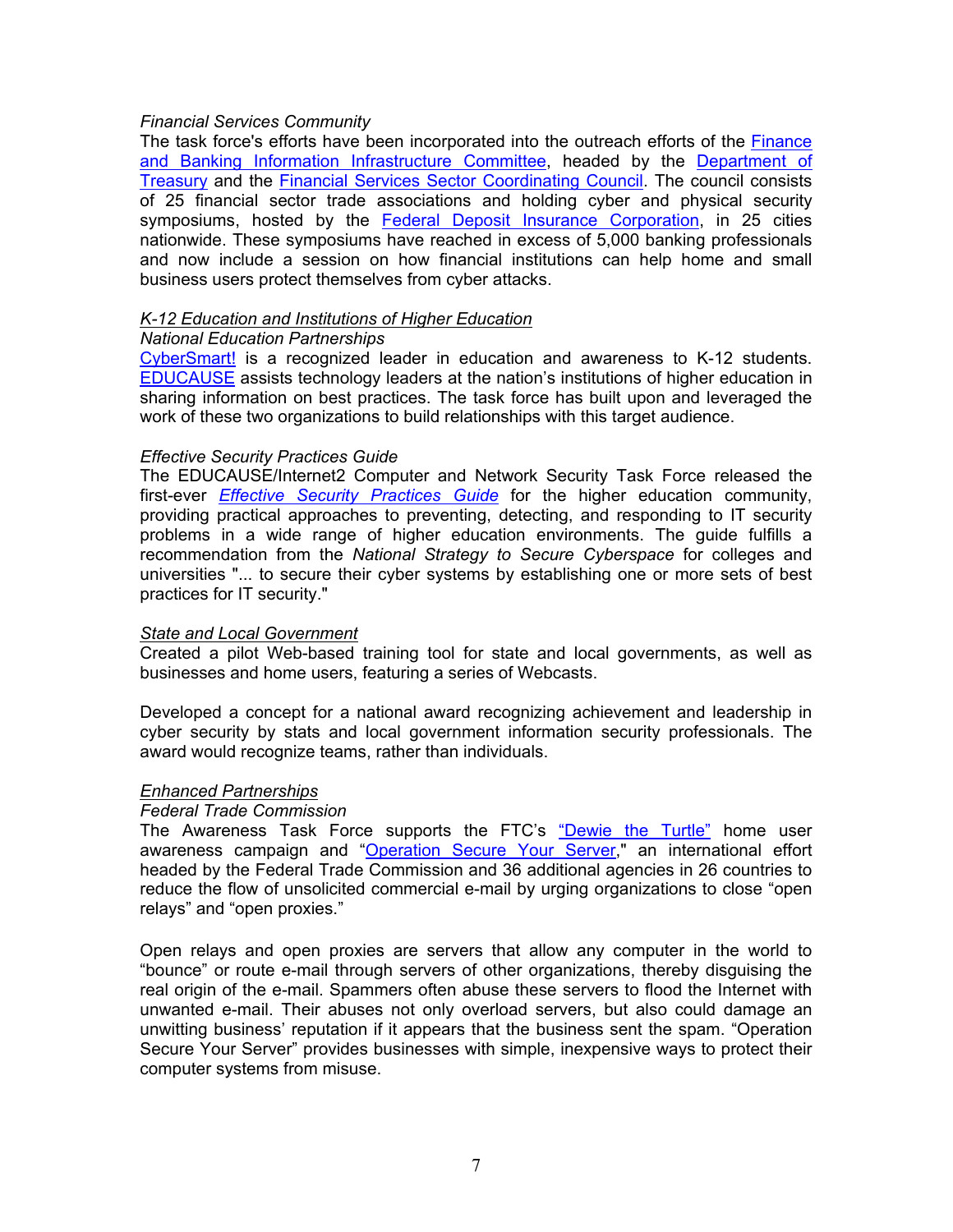## *Events*

- Hosted a two-day workshop in conjunction with EDUCAUSE and CyberSmart! in January, focusing on outreach to K-12 and higher education students, executives, and staff.
- Conducted, in conjunction with the Internet Security Alliance, 10 focus group sessions, with almost 100 small business owners to provide content and feedback for the small business cyber security guidebook.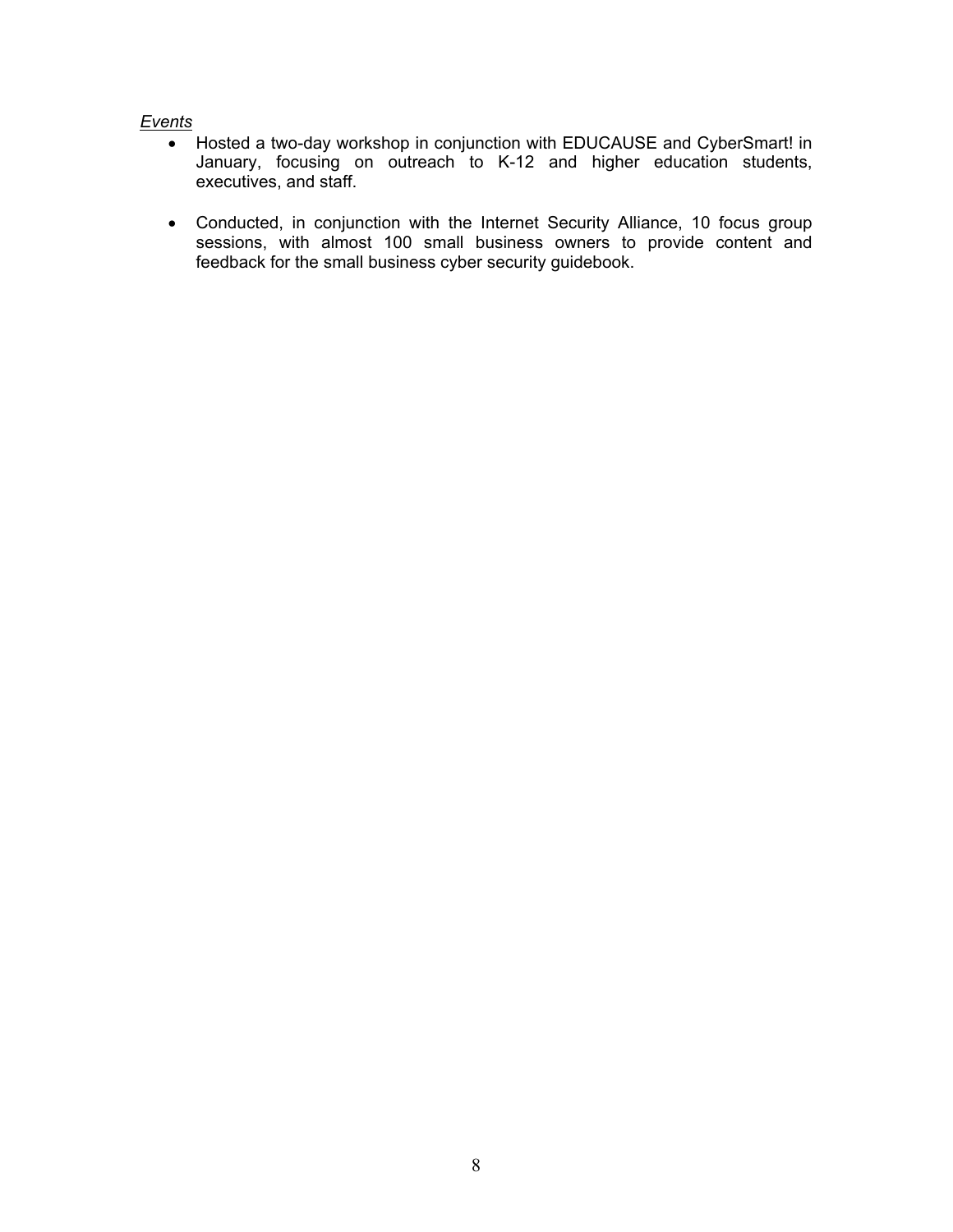## **RECOMMENDATIONS AND NEXT STEPS**

*Small Businesses*

• **Targeted, but Extensive Distribution of the Cyber Security Guidebook.** The U.S. Chamber of Commerce, the National Federation of Independent Businesses, the National Association of Manufacturers, and the Internet Security Alliance have each agreed to market the guidebook to its members and make it available on their Web sites. To distribute the guidebook to a larger audience, however, the task force has approached the Small Business Administration about the possibility of distributing the guidebook to small businesses. Initially, the guidebook will be an online resource. But to maximize the effect of this small business tool, the task force is looking for government and corporate sponsors to help underwrite the costs of producing and distributing large quantities of printed guidebooks.

**Timeline:** The preliminary text will be reviewed by the associations working on the campaign. Once organizations have signed off on the book's content (early April) the document will be typeset and electronically distributed. A printed version of the book is also planned for an April or May release, depending on funding levels required.

• **Increase Scope of Insurance Industry Participation:** The task force acknowledges the leadership of AIG eBusiness Risk Solutions, a division of the property-casualty insurance subsidiaries of American International Group, Inc., which agreed in principle to provide credits, where legally permitted, on cyberinsurance policies for businesses that effectively implement task force awareness suggestions. To gain broader support of this initiative, the task force will ask other insurance companies to provide financial incentives equivalent to AIG's discounts.

**Timeline:** This work will begin immediately, and the task force plans to announce partnerships with other insurance carriers by the fall.

#### *Home Users*

• **National Advertising Campaign:** The task force partnered with the National Cyber Security Alliance to update and revise its "Top 10" list of cyber security tips for home users. These tips will serve as the basis of a three-year national advertising campaign, which will be launched as soon as the financial resources are available.

**Timeline:** The launch of the national advertising campaign is tentatively scheduled for the fall.

• **Testing of initial advertising campaign.** This initial advertising campaign should be followed by a national opinion poll and then a follow-on campaign that takes into account strengths and weaknesses uncovered by poll findings.

**Timeline:** The testing of the initial advertising campaign will begin after the first year of the campaign's launch.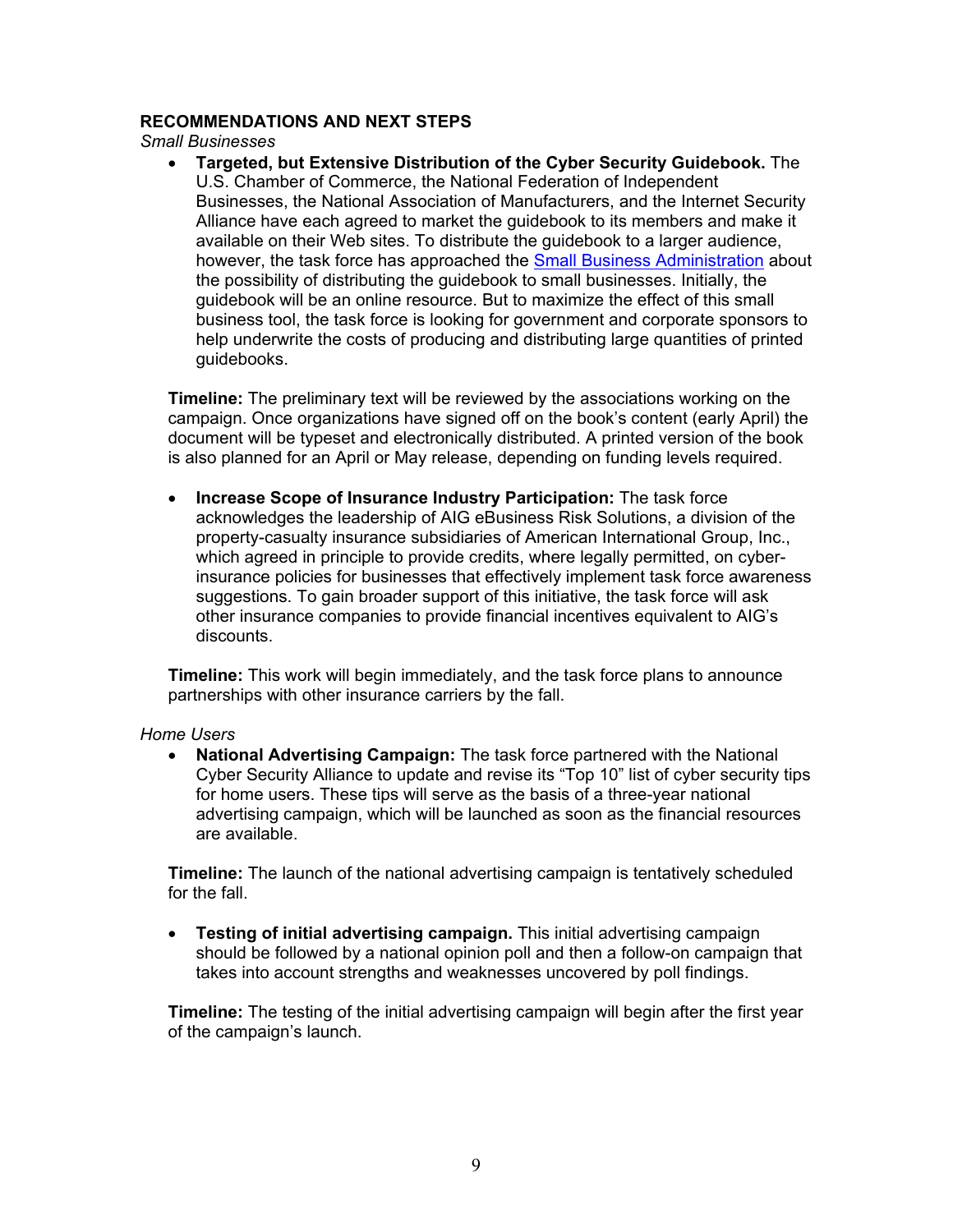• **Leverage the access of Internet Service Providers (ISPs).** Since ISPs reach every home user of the Internet, the task force has partnered with the United States Internet Service Providers Association (USISPA) to determine how this access can be leveraged. In addition, colleges and universities serve as ISPs to nearly 20 million students and employees. The Task Force will continue to work with the ISPs to find creative ways to educate home users on cyber security issues.

**Timeline:** The USISPA and the National Cyber Security Alliance will meet in the spring to formalize a partnership.

• **Develop a Home User Cyber Security Tool Kit.** Create a cyber security kit for home users that provides detailed, easy to implement instructions on how to implement the "Top 10" tips list, CD tutorials with definitions, best practices and videos, vendor-neutral security checks, and mouse pads listing basic security tips. The tool kit could be distributed as part of the national awareness campaign by point-of-purchase retailers and by computer companies when sending their products to consumers.

**Timeline:** The tool kits are already in development and should be completed and ready for distribution by summer.

#### *Large Enterprises*

• **Create a CEO-Level Forum Series with DHS.** The task force believes that the best way to increase the level of cyber security awareness in large enterprises is to go directly to where the CEOs are. Therefore, we recommend that DHS join with leading business associations in hosting a series of regional homeland security forums. To add value, such forums need the direct support and participation of senior executives of DHS.

**Timeline:** In the spring, the task force will approach DHS to partner in this series. If DHS agrees, the task force will confirm the participation of various trade associations for this series. By summer, the task force, partner organizations, and DHS will announce a list of five pilot markets to test this program. The first regional CEO forum is expected in September.

• **Cyber Security Month.** The task force will create and promote an advertising program, primarily through print media, focusing CEOs of large enterprises on the issue of cyber security. The goal is to get free insertions of ads in publications that senior executives read.

**Timeline:** Since September is when most corporations focus on budgeting for the following year, the goal is to launch this campaign and the first regional CEO forum in September.

• **Direct mail campaign to the C-Suite executives of the 10,000 largest companies in America.** The purpose of the campaign is to provide senior corporate executives with key messages and activities that are necessary for enterprisewide cyber security.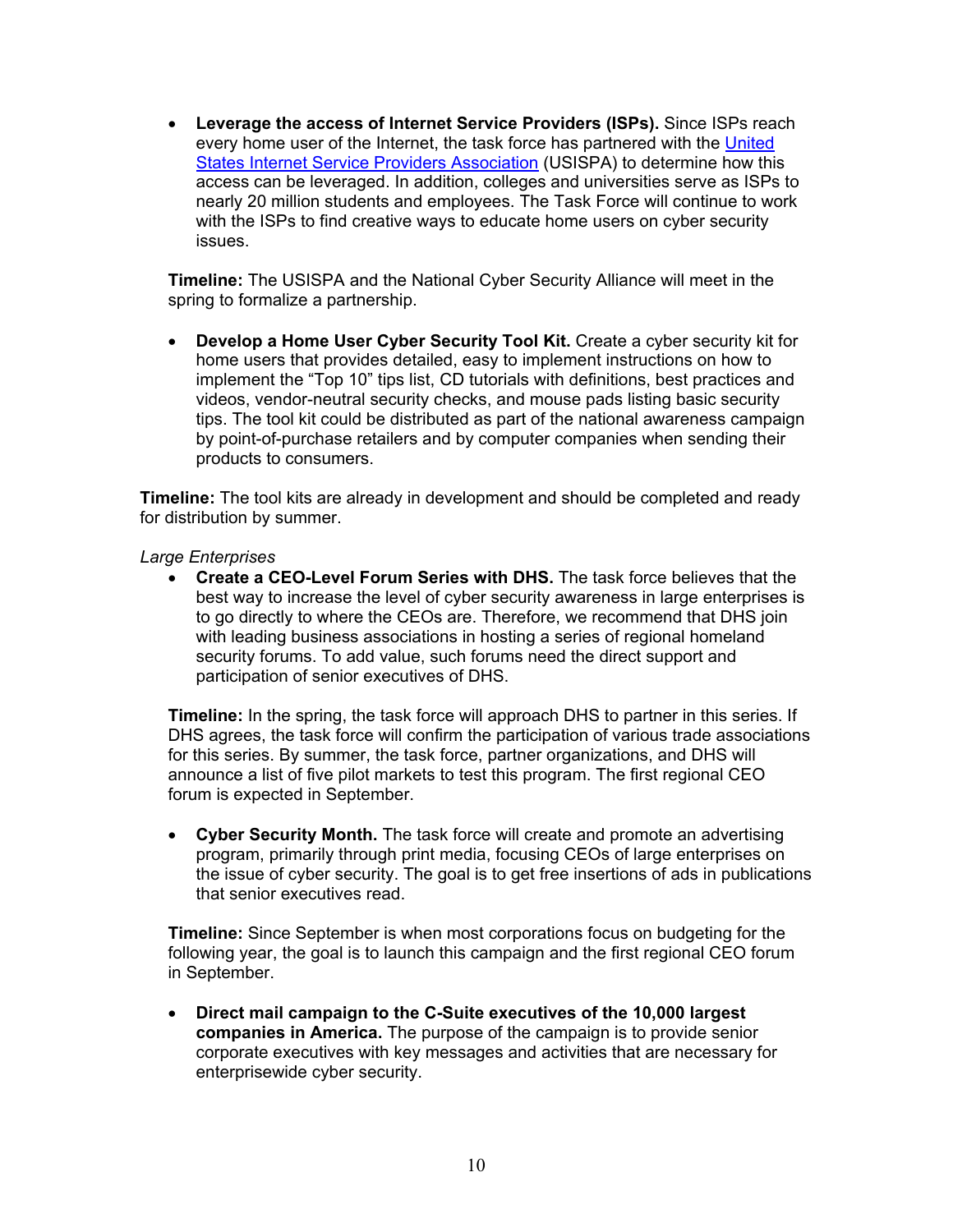**Timeline:** This direct mail campaign would be launched in July to precede September's Cyber Security Month and CEO forums and would be funded through corporate sponsors.

• **Provide seminars on cyber security best practices at major trade shows and perform Webinars.** These seminars and Webinars would target C-suite executives and be conducted by a paid consultant. The goal is to do one Webinar a month and have a presence at one trade show a month.

**Timeline:** Although intended as ongoing activities, the seminars and Webinars would begin in September, in conjunction with Cyber Security Awareness month.

• **Market and Distribute a Guide to Information Security for C-Suite Executives.** The task force will help distribute and raise awareness of the cyber risk management tools being developed by the Corporate Governance Task Force.

**Timeline:** The task force has received commitments from several business associations to help in distributing to their members the Corporate Governance Task Force recommendations. Further, the task force plans to distribute these tools at the proposed regional forums. A more extensive marketing campaign for these tools is expected by the summer.

## *K-12 Schools and Higher Education*

• **Creation and Distribution of Awareness Material.** Often, direct communication and peer communication is the most effective means of influencing the behavior of this audience. Therefore, the task force will partner with CyberSmart! EDUCAUSE, Consortium for School Networking (CoSN) and others to create and distribute materials that raise awareness of appropriate cyber security behavior. Such materials might include posters, stickers, and brochures. The task force will seek to partner with school boards, teachers, state boards of education, the U.S. Department of Education, and institutions of higher education to explore how these entities can share these materials with their respective communities.

**Timeline:** The task force will finalize the awareness materials and formalize partnerships in the second quarter of 2004.

• **Provide Cyber Security and Ethics Curricula.** The task force believes that in addition to teaching students how to operate computers, schools should educate students on how to use the computer securely. The task force will develop curriculum material and explore opportunities for introducing awareness content as part of courses.

**Timeline:** Cyber Security curricula for K-12 students is expected in the fourth quarter of 2004.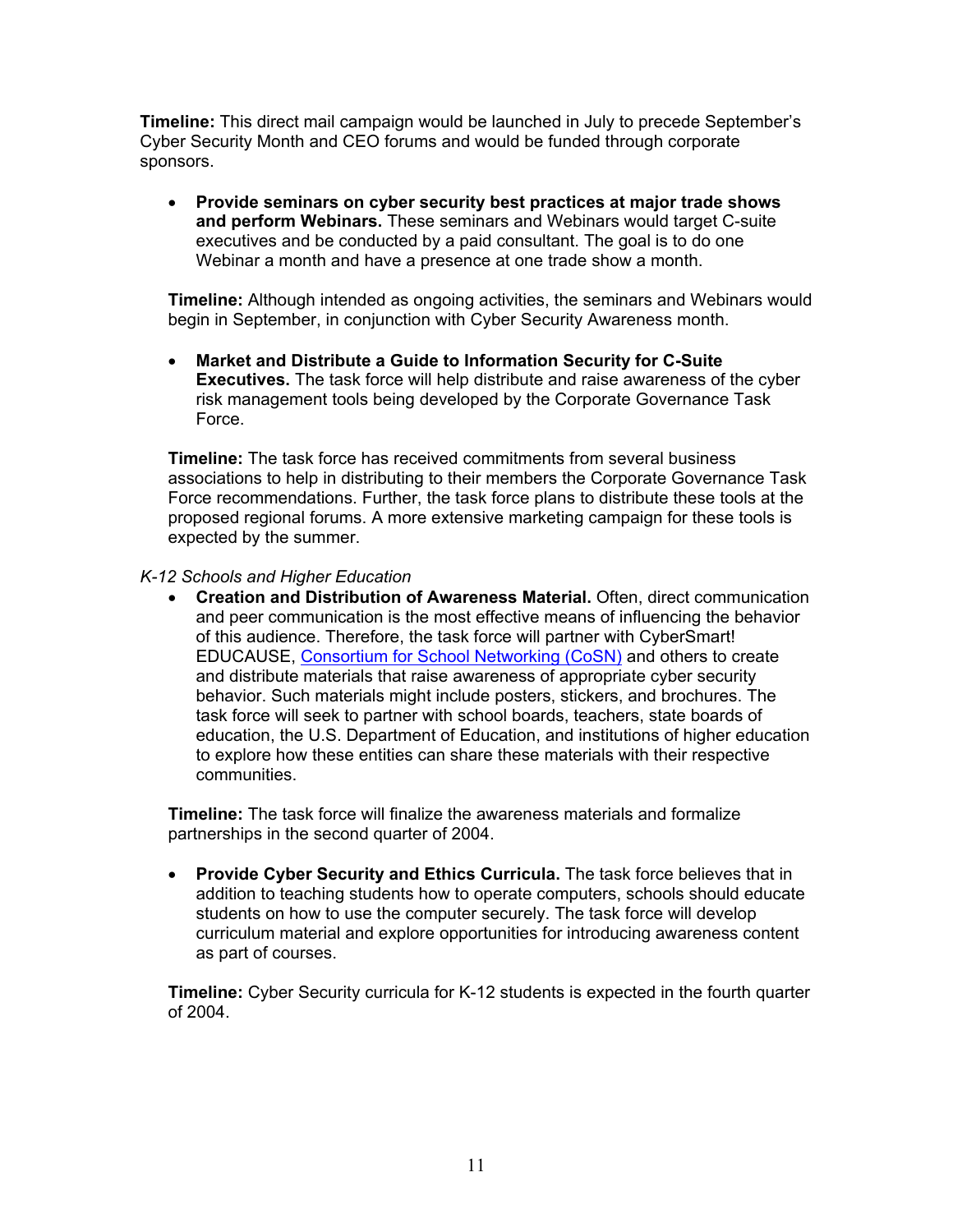• **Identify and Collect Effective Practices and Solutions.** By recognizing that the development of effective practices is a continuing process, the task force will continue to support higher education efforts to identify and catalogue effective practices for the *Effective Security Practices Guide*.

**Timeline:** Additional effective practices and solutions will be collected and disseminated during 2004, and a second version of the guide will be released in January 2005.

• By recognizing that the development of effective practices is a continuing process, the task force will continue to identify and catalogue effective practices for the Effective Security Practices Guide. The task force will disseminate the *Effective Security Practices Guide* to institutions of higher education.

**Timeline:** The task force has begun to catalogue existing best practices and will identify and disseminate them in the third quarter of 2004.

• **Create a DHS Regional Forum Series with University Presidents.** The task force will consider developing a homeland security forum series for university presidents, based on the DHS Homeland Security CEO Forums. A portion of the program should highlight the roles of university presidents in cyber security.

**Timeline:** After the launch of the CEO forum series in September, the task force will examine the value of replicating the series for university presidents.

#### *State and Local Governments*

• **Development of a Cyber Excellence Awards.** The State and Local Working Group developed a concept for a national award recognizing achievement and leadership in cyber security by state and local government information security professionals. The award would recognize teams rather than individual and could be based on a single act as well as a project. The task force recommends that the program be sponsored by DHS, with the winners being chosen by a committee of industry, academic, and government leaders. Next steps include approaching DHS about sponsoring the award and further refining award criteria and timing.

**Timeline:** In the spring, the task force will ask DHS to agree to sponsor the awards. If DHS agrees, the awards' criteria and timeline will be developed by the task force in conjunction with DHS by early summer.

• **Sharing and Promoting Effective Practices.** The task force inventoried existing best practice material for state and local governments, such as training employees on computer security, installing screen savers with cyber security tips, creating cyber security posters for the workplace, and contracting with vendors to enable home use as well as office use of their security products. From this inventory, the task force will select the most useful documents, update them as necessary, and publish them in a central location, such as a Web site.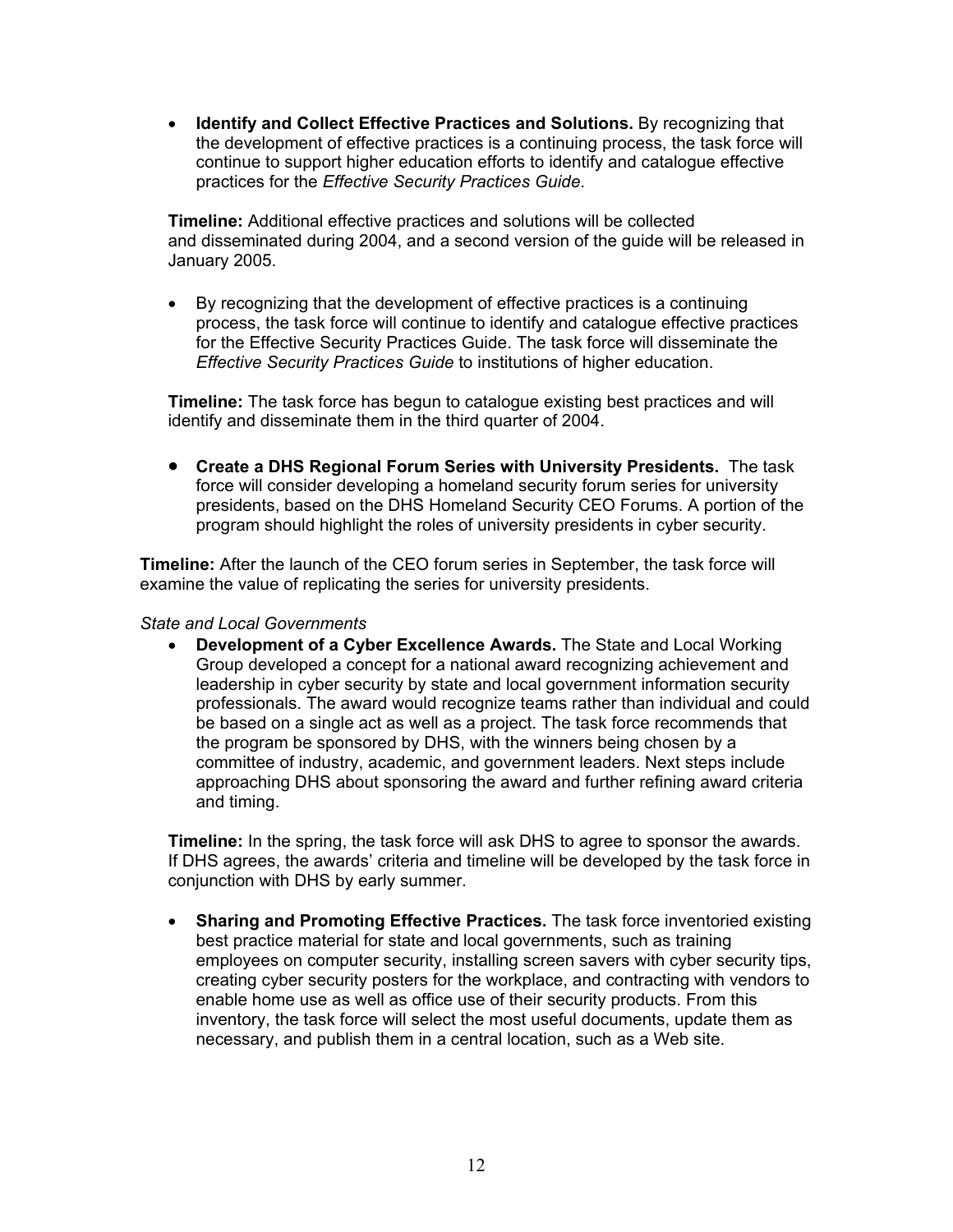**Timeline:** The task force expects to select the most beneficial best practice documents in the spring and begin dissemination to state and local governments in early summer.

- **Webcast Training.** The Task Force has agreed to develop a Web-based training tool for state and local governments. This tool will feature a series of Webcasts hosted by a variety of vendors, at no cost to the government, and will focus on a number of topics such as "security 101" and risk assessments. The tool will be posted on the **Multi-State ISAC** Web page, and the Multi-State ISAC will ask its members to push the tool to local governments. This feature will also be posted on the NCSA's site as a tool for home users and small businesses.
- **Timeline:** The first Webcast pilot has been finalized. This project is scheduled to be launched in mid April to a limited audience of approximately 200 people and available on the Web by the summer.
- **Support a State or a National Poster Contest for School Children.** The NCSA sponsors a national poster contest for school children. The task force recommends that each state support this effort by encouraging their students to participate. In addition, it recommends that each state promote cyber security practices by displaying the winning posters. In the absence of a national effort, each state is encouraged to develop its own statewide contest.

**Timeline:** The task force will coordinate the launch of the poster contest with the National Cyber Security Alliance. NCSA has not announced a timeline for its poster contest.

• **Measuring Success Survey.** The task force developed a one-page survey to obtain a baseline of where state and local government entities are in terms of cyber security awareness. The survey can be completed periodically to measure the success of the entity in promoting and developing cyber security awareness.

**Timeline:** The survey will be finalized and distributed to state and local governments by the end of spring.

• **Create a DHS Regional Forum Series with Governors.** The task force will consider developing a homeland security forum series for governors and mayors, based on the DHS Homeland Security CEO Forums. A portion of the program should highlight the roles of governors and mayors in cyber security.

**Timeline:** After the launch of the CEO forum series in September, the task force will examine the value of replicating the series for governors and mayors.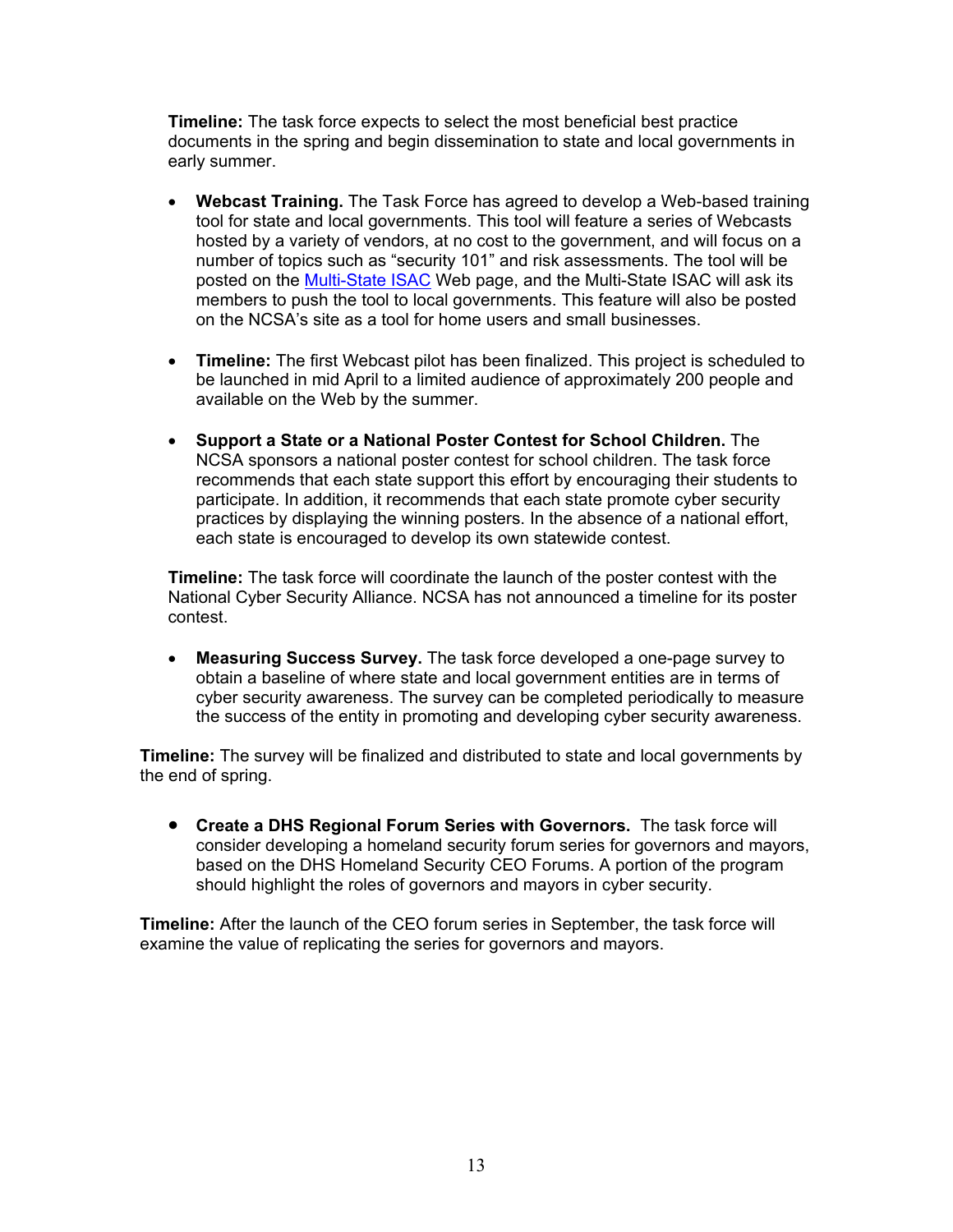# **Report Appendix**

## **The Awareness and Outreach Task Force Working Group on K-12 Schools and Higher Education Working Group Report**

## **February 19, 2004**

#### **Background**

The K-16 Working Group was assigned the task of developing an action agenda to reach K-12 schools and institutions of higher education with initiatives that will raise awareness and provide solutions regarding cyber security issues and practices. Our efforts comprise a part of the overall objective of the Awareness Task Force to institute and promote a comprehensive national awareness program to empower all Americans – businesses, the general workforce, and the general population – to secure their own parts of cyberspace.

This reports presents an implementation strategy coupled with a tactical plan that targets K-12 students, parents, educators, and higher education. We focus on practical steps to increase awareness and manage the risks associated with the challenges of cyber security. This report does not contain resource requirements and estimated expenses associated with each action agenda item. However, following your review and as a next step we are happy to supply budget estimates.

The intent of this report is 1) to provide guidance to policy makers in the public and private sectors regarding the implementation of the *National Strategy to Secure Cyberspace* as it relates to outreach education, 2) to provide the private sector, nonprofits, the education community and other stakeholders with direction and 3) to provide feedback to the Awareness Task Force Co-Chairs that will be efficiently coordinated with the input of other working group as a focal point for the conversation and actions associated with this critical issue.

The recommendations contained herein reflect the opinions of experts in K-16 cyber security education, and have been derived following years of experience in the field. The content for this report was substantially generated at the National Cyber Security Summit, December 3-4, 2003 and at the EDUCAUSE Security Education and Awareness Workshop, January 15-16, 2004.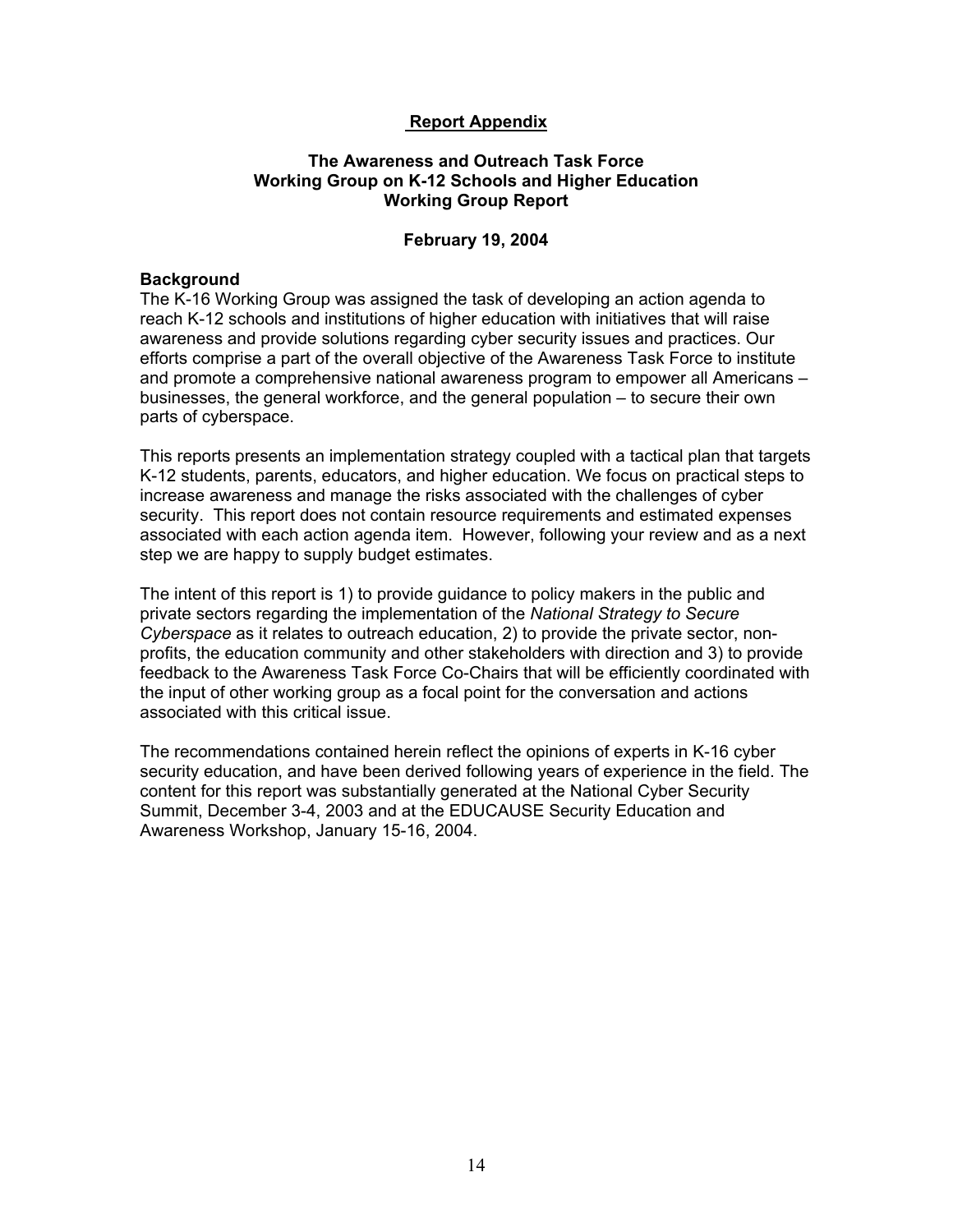# **The Problem**

Stakeholders in K-12 and higher education have insufficient awareness and training with regard to cyber security issues and practices.

Consider the following:

- Just 30 percent of higher education institutions have implemented a cyber security education program (EDUCAUSE Center for Applied Research, 2003)
- An estimated 40 million young people in the U.S. spend significant amounts of time online. According to the National Cyber Security Alliance, many of them leave the family computer wide open to outside intrusion.
- Data from the Pew Research Center confirms that nearly all adults who download music from the Internet (including parents and college students) don't think they're stealing.
- According to the California Department of Education, only 13 percent of California's K-12 teachers consider themselves "proficient" at technology use.

# **Key Stakeholders**

- Governing Boards for Institutions of Higher Education
- Higher Education faculty
- Higher Education staff
- Higher Education students
- Higher Education alumni and visitors
- Higher Education associations
- Senior K-12 administrators
- Boards of Education
- K-12 teachers
- K-12 curriculum developers
- K-12 students
- K-12 parents and other adult caregivers
- Education and hi-tech trade associations
- State departments of Education
- Hi-tech industry employers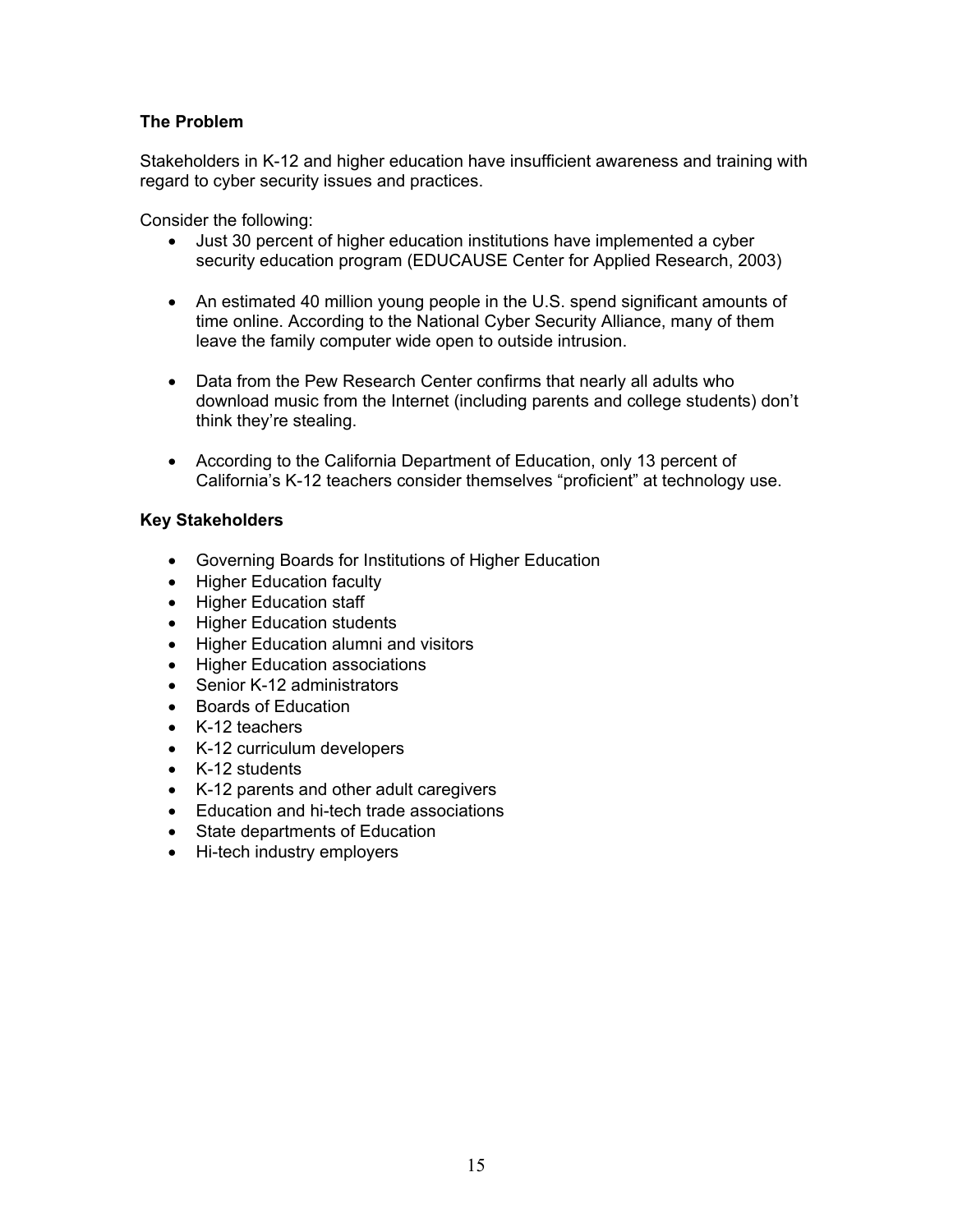# **Inventory of Work Areas**

# **Common k-16 work areas**

- Create and provide awareness-generating materials such as posters, stickers, certificates, etc.
- Develop curriculum materials and explore opportunities for introducing awareness content as part of course(s)
- Explore opportunities for introducing awareness as part of new employee of new student orientation.
- Media outreach intended to avoid cyber security paranoia while promoting interest in cyber security in an education context.
- Identify spokespersons for cyber security in education, which may include subject experts, well-known personalities, characters (such as Dewey the turtle).
- Engage trade associations in a coordinated effort to reach K-12 schools and higher education. Provide a template of content that associations can customize and distribute to their membership.
- Create and manage an online information sharing resource that will serve as both a focal point and repository of cyber security-related content, and a networking place for interested stakeholders.
- Incentive/Awards Programs
- Recognizing, with the possibility of "certifying" educators & students for achieving curricula goals, competency in the field of cyber security.
- Showcase exemplars (e.g., poster contests, innovative teaching methods, etc)
- Formative and summative assessment processes should provide quantifiable data regarding the impact of initiative, curricula, etc.

# **Work areas specific to K-12**

# *Advocacy*

Lobby state and federal lawmakers, departments of education and school districts to integrate cyber security and ethics curricula into state and nationally mandated standards. This should be done in an interdisciplinary manner (where cyber ethics, for example, would impact technology, social studies, science standards, among others).

# *Outreach*

It's critical to emphasize continuing outreach, not just provide standards and instructional materials for the following stakeholders

- Teacher education: integrate cybersecurity/ethics curricula into state and national teaching certification requirements and ongoing professional development activities/requirements (e.g., Act 48 in PA)
- Parent awareness: cyber security in support of academic achievement and school policy
- School Board awareness: articulating the need for cyber security
- Provide cyber security and ethics curricula to K-12 schools
- Provide cyber security and ethics curricula to K-12 families
- Recommend IT staff training and certifications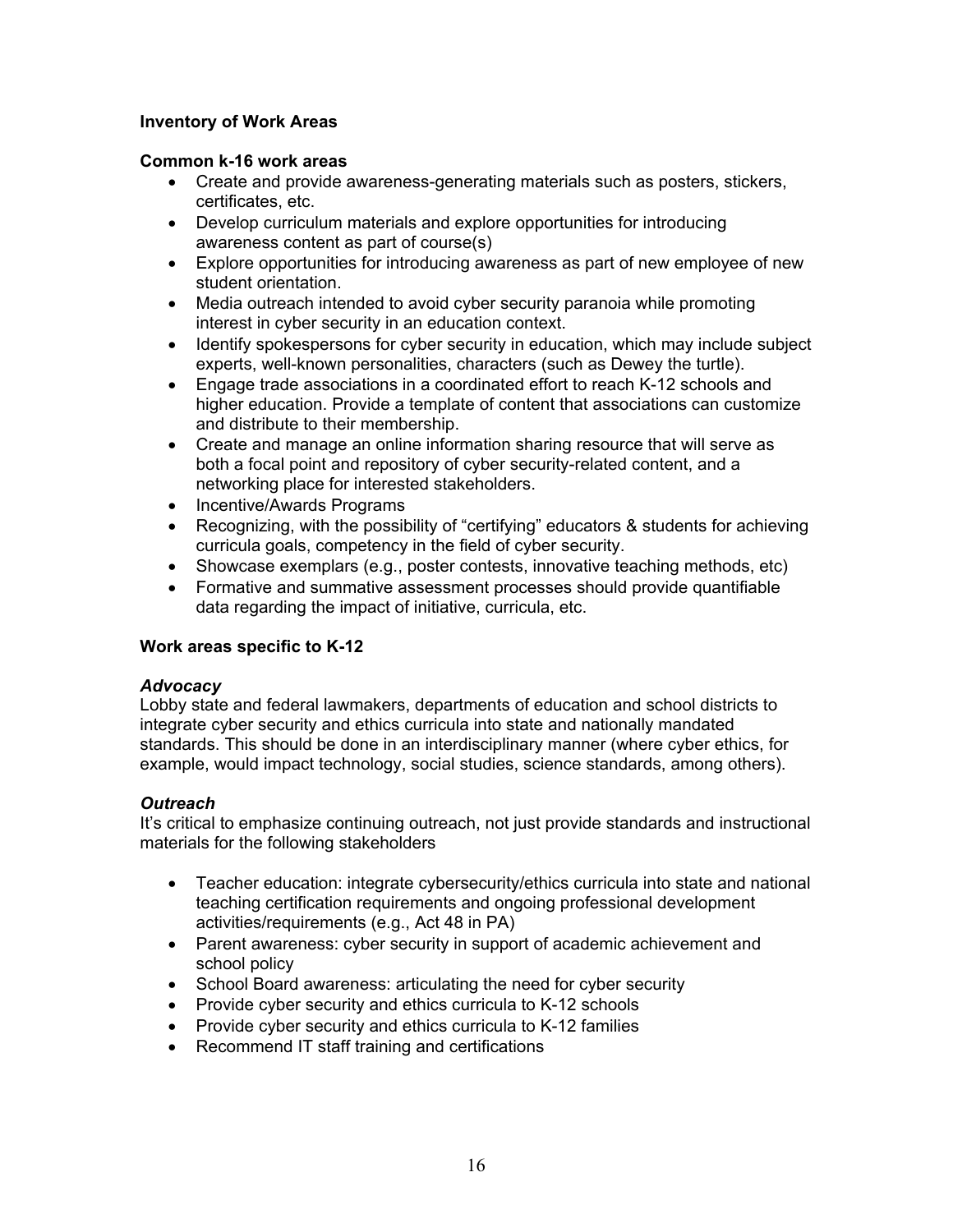# **Work areas specific to higher education**

*Resource Development*

- Identify common problems and solutions to be converted into "messages" that will be common across user groups and organizational entities.
- Create and provide a model cyber security awareness programs for higher education. This will provide a template that the institution can customize to meet its individual needs. For example, a set of orientation materials that could be conveyed to first year students.
- Develop awareness content (e.g., web pages, posters, videos, etc.) that could be re-used by multiple institutions.
- Encourage collaboration and sharing of resources between academic programs (e.g., Centers for Academic Excellence in Information Assurance Education) and the operational needs to improve user awareness

# *Outreach*

- Executive awareness: to include governing boards and senior administrators
- All users baseline security awareness
- Information Assurance function share best practices and models for team of individuals: IT security officer, risk manager, legal counsel, auditor, campus police or public safety, etc.
- Business functions address security considerations that affect collection, maintenance, and use of sensitive or confidential data
- Provide awareness programs targeted to students: to include residential students and as part of orientation or academic programs
- Provide awareness programs targeted to faculty both as "users" of technology and as "teachers" who can influence student behavior
- Provide awareness programs targeted to staff, especially consistent with their administrative function within the institution
- IT staff training and professional identify and promote critical skills and competencies needed and identify or develop training programs

# **Continuity of Message**

There should be a continuity of cyber security messages created by all Tasks Forces. For example, a set of cyber security tips adapted in an education program must not conflict with the messages communicated to home users, small businesses, enterprise employees, etc.

# **Action Agenda**

The preliminary action agenda below includes projects already in place, along with new items to be developed and completed per the following schedule. The working group will leverage existing initiatives wherever possible (e.g., Consortium of School Networking (COSN), CyberSmart!, EDUCAUSE/Internet2 Computer and Network Security Task Force) with a concerted effort to involve stakeholders and players who provide value.

| K-12 ACTIVITY                                | <b>DELIVERY DATE</b>  | <b>ASSIGNEE</b> |
|----------------------------------------------|-----------------------|-----------------|
| K-middle school curriculum                   | Available/CyberSmart! | CyberSmart!     |
| Identify and collect effective practices and | 1Q2005                | COSN/TBD        |
| solutions for training of IT staff           |                       |                 |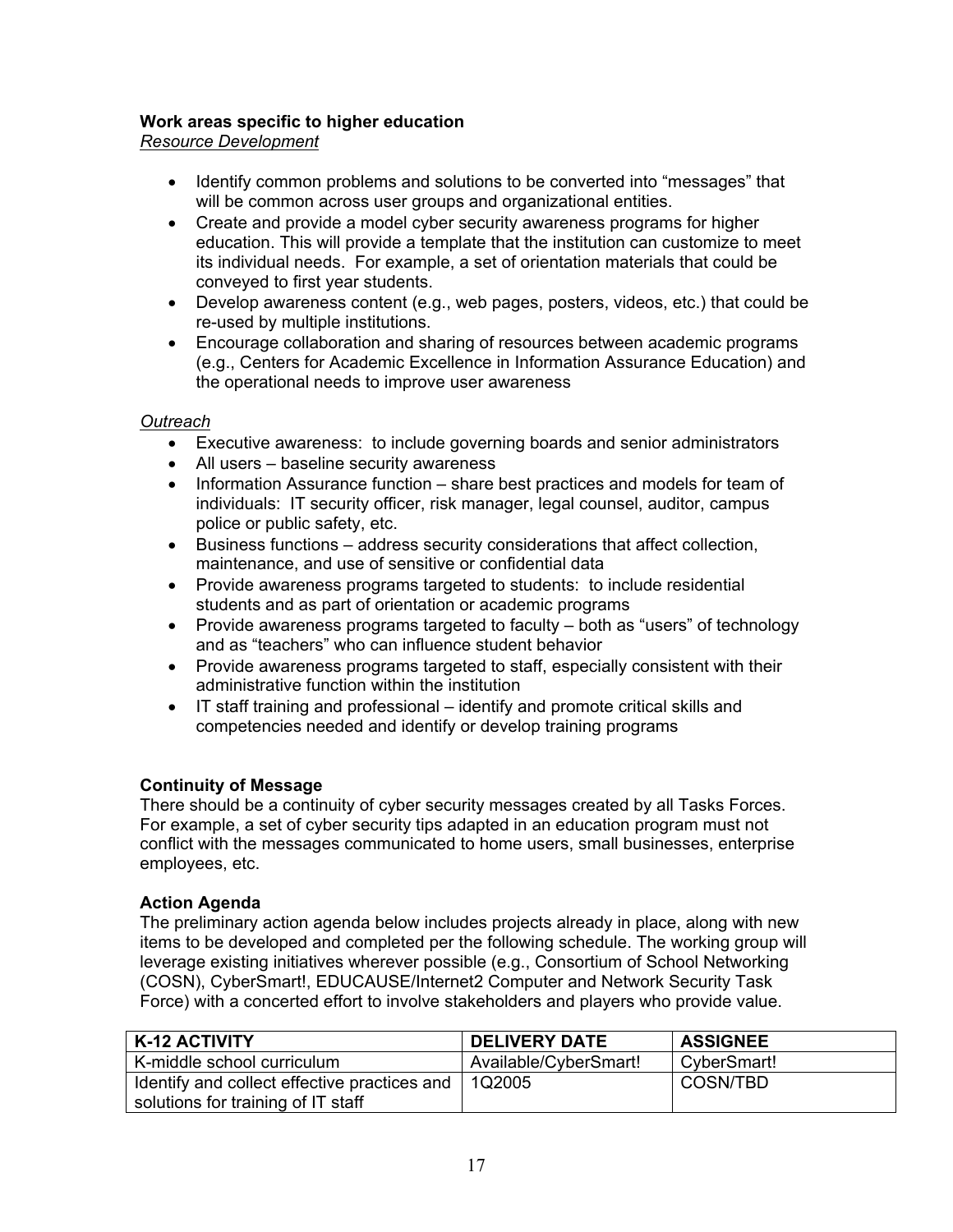| Provide IT staff training as needed         | 1Q2005                        | <b>COSN/TBD</b>                            |
|---------------------------------------------|-------------------------------|--------------------------------------------|
| High school curriculum                      | 3-4Q2004                      | <b>CyberSmart! with Carnegie</b><br>Mellon |
| Parent training                             | 3-4Q2004                      | CyberSmart!                                |
| School administrator training               | 2Q2004                        | CyberSmart!                                |
| Teacher training                            | 1-2Q2005                      | CyberSmart!                                |
| Outreach to K-12 schools via education      | Available/CyberSmart!         | <b>TBD</b>                                 |
| associations, state departments and         | (needs augmentation)          |                                            |
| schools of education, large districts, etc. |                               |                                            |
| Targeted trade advertising to K-12          | 2Q2004                        | <b>TBD</b>                                 |
| community                                   |                               |                                            |
| Creation/distribution of awareness          | 2Q2004 (some currently        | CyberSmart!                                |
| generating materials such as posters,       | available)                    |                                            |
| stickers, etc.                              |                               |                                            |
| Lobby to integrate cyber                    | 2-3Q2004                      | <b>TBD</b>                                 |
| security/privacy/ethics into state-         |                               |                                            |
| mandated teaching standards                 |                               |                                            |
| Lobby to integrate cyber security, privacy, | 2-3Q2004                      | <b>TBD</b>                                 |
| & ethics education into state and national  |                               |                                            |
| teaching certification requirements         |                               |                                            |
| Awards/recognition program for best         | 3-4Q2004                      | CyberSmart!                                |
| practices                                   |                               |                                            |
| Share best practices among educators        | 2Q2004                        | <b>TBD</b>                                 |
| Certification/competency testing for        | 3Q2004                        | <b>TBD</b>                                 |
| curriculum/training completion at all       |                               |                                            |
| levels: students, teachers, parents,        |                               |                                            |
| administrators                              |                               |                                            |
| Implement formalized assessment             | 2-3Q2004 for existing         | <b>CyberSmart! and TBD</b>                 |
| processes (metrics) for all curriculum and  | <b>CyberSmart! Curriculum</b> |                                            |
| training programs which will yield          | with others TBD               |                                            |
| measurable data regarding program           |                               |                                            |
| impact (ie. curriculum)                     |                               |                                            |
| Establish a framework for determining       |                               | <b>TBD</b>                                 |
| training and certification needs            |                               |                                            |

|                                                        | <b>DELIVERY</b> | <b>ASSIGNEE</b>            |
|--------------------------------------------------------|-----------------|----------------------------|
| <b>HIGHER EDUCATION ACTIVITY</b>                       | <b>DATE</b>     |                            |
| Conduct K-16 workshop to network, share effective      | 1Q2004          | <b>EDUCAUSE</b>            |
| practices and solutions and identify gaps in cyber     |                 |                            |
| security awareness education                           |                 |                            |
| Collaborate with home user subcommittee of             | 1Q2004          | <b>Security Task Force</b> |
| Awareness Task Force and National Cyber Security       |                 |                            |
| Alliance to identify common security messages          |                 |                            |
| Identify and collect effective practices and solutions | 1-2Q2004        | <b>Security Task Force</b> |
| among institutions                                     |                 |                            |
| Promote the observance of Cyber Security Day (April 4, | 2Q2004          | <b>Security Task Force</b> |
| 2004) by encouraging and supporting events around      |                 |                            |
| that date                                              |                 |                            |
| Draft model resolutions for discussion and use by      | 2Q2004          | <b>Security Task Force</b> |
| academic senates or student government bodies          |                 |                            |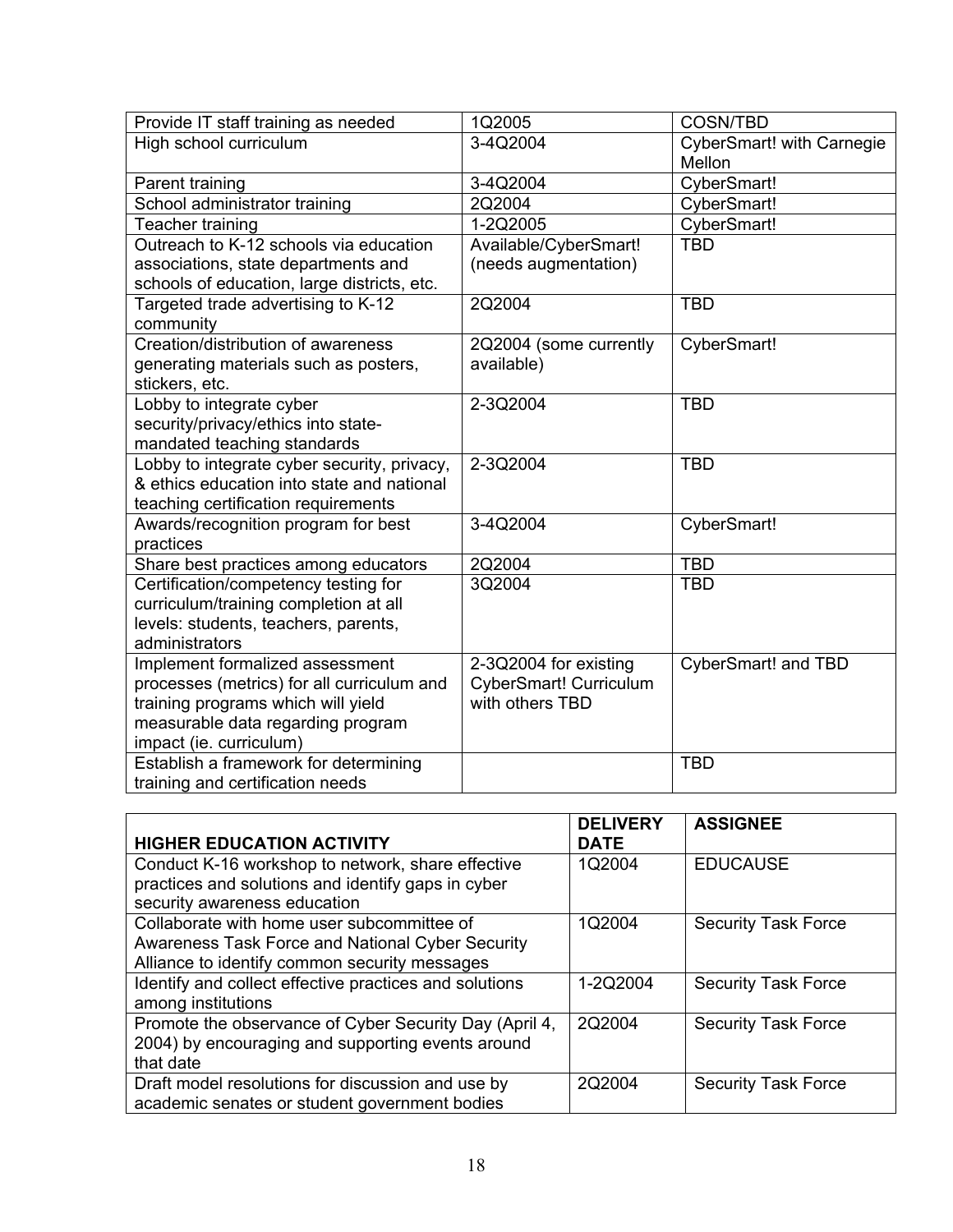| Establish a Cyber Security newsletter for higher           | 2Q2004   | <b>Security Task Force</b> |
|------------------------------------------------------------|----------|----------------------------|
| education                                                  |          |                            |
| Highlight effective practices and solutions during         | 2Q2004   | <b>Security Task Force</b> |
| <b>EDUCAUSE and Internet2 Security Professionals</b>       |          |                            |
| Workshop                                                   |          |                            |
| Sharing effective practices and solutions among            | 2-3Q2004 | <b>Security Task Force</b> |
| institutions                                               |          |                            |
| Establish a Speakers Bureau for cyber security             | 2-3Q2004 | <b>Security Task Force</b> |
| awareness                                                  |          |                            |
| Develop and disseminate a Security Awareness Toolkit       | 3Q2004   | <b>Security Task Force</b> |
| for colleges and universities                              |          |                            |
| Develop an awareness video for college and university      | 3Q2004   | <b>Security Task Force</b> |
| executives                                                 |          |                            |
| Inventory practices and highlight effective practices and  | 3Q2004   | Security Task Force &      |
| solutions for K-12 teacher education & awareness           |          | <b>COSN</b>                |
| Establish a student contest for the development of an      | 3-4Q2004 | <b>Security Task Force</b> |
| awareness video targeted to students that can be re-       |          |                            |
| used by multiple institutions                              |          |                            |
| Identify and collect effective practices and solutions for | 4Q2004   | <b>Security Task Force</b> |
| training of IT staff                                       |          |                            |
| Create model cyber security awareness curriculum           | 4Q2004   | <b>Security Task Force</b> |
| Conduct a pre-conference seminar on how to conduct         | 4Q2004   | <b>Security Task Force</b> |
| security education and awareness at EDUCAUSE2004           |          |                            |
| Promote the observance of Cyber Security Day               | 4Q2004   | <b>Security Task Force</b> |
| (October 31, 2004) by encouraging and supporting           |          |                            |
| events around that date                                    |          |                            |
| Establish an easy-to-replicate tool and database of        | 1Q2005   | <b>Security Task Force</b> |
| questions for the establishment of an online quiz          |          |                            |
| Establish or adopt an online tutorial and self-            | 1Q2005   | <b>Security Task Force</b> |
| assessment instrument for general user education           |          |                            |
| Implement formalized assessment processes (metrics)        | 1Q2005   | <b>Security Task</b>       |
| for curriculum and awareness programs which will yield     |          | Force                      |
| measurable data regarding program impact                   |          |                            |
| Awards/recognition programs for best practices             | 2-3Q2005 | <b>EDUCAUSE</b>            |
| Objective to double number of institutions with cyber      | 2Q3Q2005 | <b>Security Task</b>       |
| security awareness programs in place                       |          | Force                      |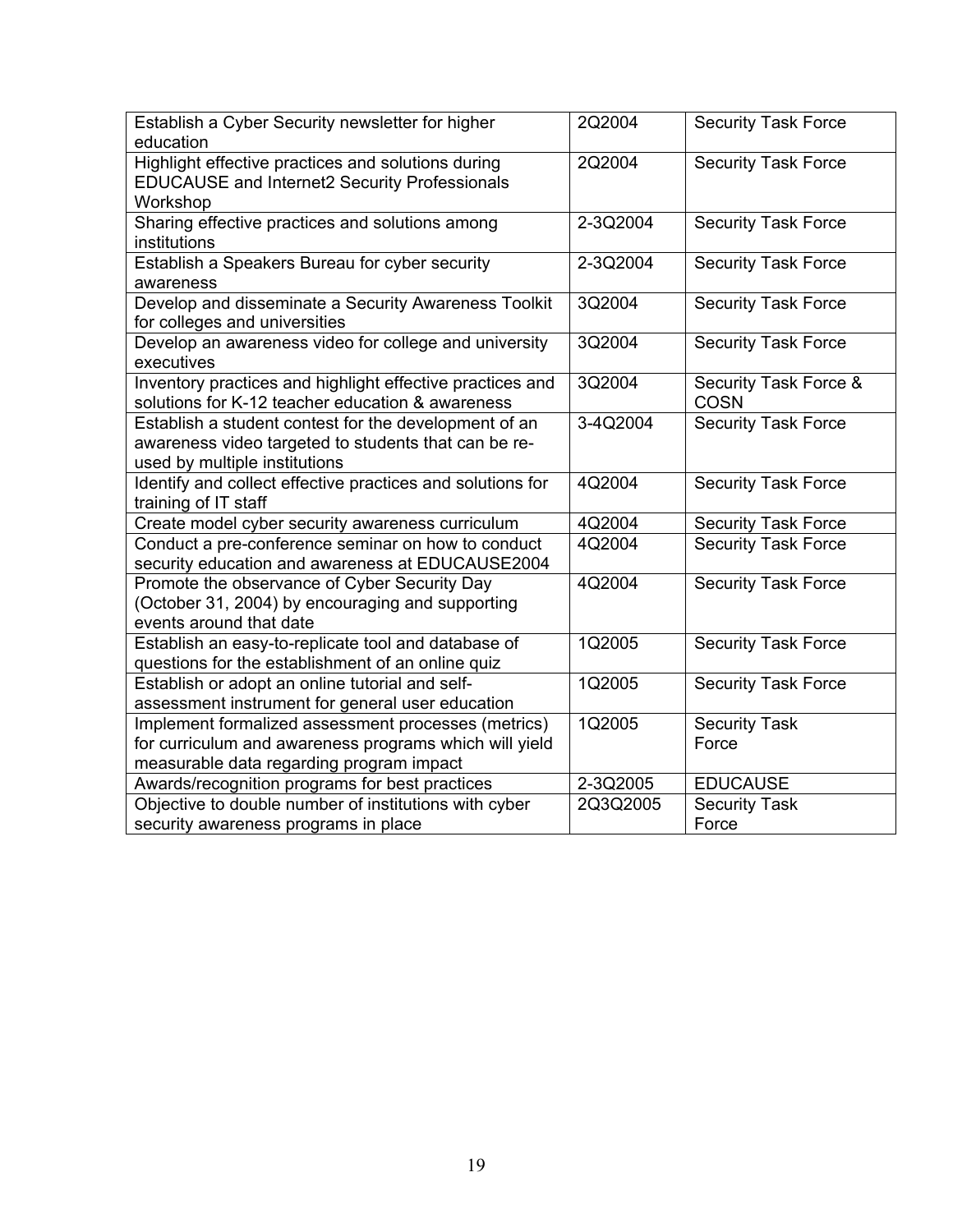## **Working Group Members**

Dena Haritos Tsamitis, Carnegie Mellon CyLab and Information Networking Institute Jim Teicher, CyberSmart! Rodney Petersen, Educause Charles Livingston, National Defense University Barbara Laswell, SEI/CERT

## **EDUCAUSE Workshop Participants**

Raymond Albert, University of Maine at Fort Kent Robin Anderson, University of Maryland, Baltimore County Cedric Bennett, Stanford University Kelley Bogart, University of Arizona Mark Bruhn, Indiana University Paige Buechley, Texas State Auditor's Office Daniel Caprio, Federal Trade Commission David Escalante, Boston College Amy Ginther, University of Maryland Melissa Guenter, Consultant Tiffany Olson Jones, Symantec Corporation Lance Jordan, Rutgers University Richard Lesniak, University at Buffalo Mark Luker, EDUCAUSE Vic Macaonachy, National Security Agency Peter Martino, U.S. Department of Homeland Security Jeffrey McCabe, Texas A&M University Steve Miller, Consortium on School Networking/Mass Networks Education Partnership Shirley Payne, University of Virginia Rodney Petersen, EDUCAUSE Davina Pruitt-Mentle, University of Maryland Corey Schou, Idaho State University Chris Seiberling, Consortium on School Networking/Mass Networks Education Partnership Jack Suess, University of Maryland, Baltimore County Elizabeth Sweet, University of Michigan Jim Teicher, CyberSmart Dena Haritos Tsamitis, Carnegie Mellon University Valerie Vogel, EDUCAUSE/Internet2 Calvin Weeks, University of Oklahoma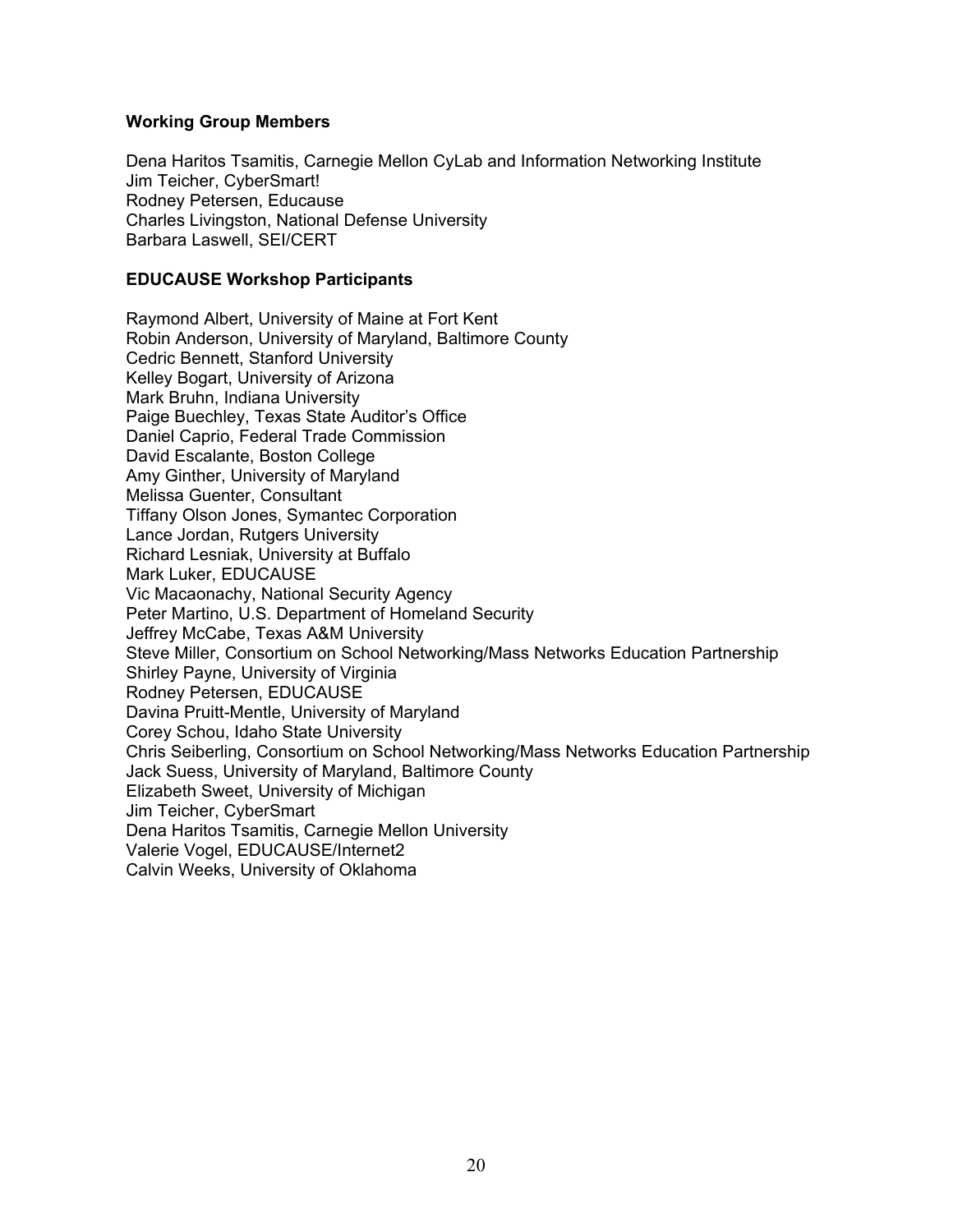# **Select List of Cyber Security Awareness Activities**

## **Industry**

# **The American Institute of Certified Public Accountants http://www.aicpa.org/pubs/jofa/jun2002/quinn.htm**

This links to a paper that addresses the role of CPAs in information security. The American Institute of Certified Public Accountants is the national, professional organization for all Certified Public Accountants. Its mission is to provide members with the resources, information, and leadership that enable them to provide valuable services in the highest professional manner to benefit the public as well as employers and clients.

## **The Business Roundtable**

#### **http://www.brtable.org**

The Business Roundtable's Digital Economy Task Force has produced a resource to help CEOs and their senior executives develop a robust, effective program to protect their business as they incorporate sophisticated information systems into their operations. The resource includes recommendations for furthering corporate cyber security programs; a depiction of the need for not just technology but also policy issues in a successful program; and a list of key government contacts and Internet sites with more information on cyber security. Access the resource at **http://www.brtable.org/document.cfm/814**.

## **The Business Software Alliance**

## **http://www.bsa.org**

The Business Software Alliance (BSA), with programs in 65 countries worldwide, is dedicated to promoting a safe and legal digital world. BSA is the voice of the world's commercial software industry before governments and in the international marketplace. BSA also educates consumers on software management and copyright protection, cyber security, trade, e-commerce and other Internet-related issues. Visit their security page: **http://www.bsa.org/usa/policy/security/issue/index.phtml**.

# **Center for Internet Security**

## **http://www.cisecurity.org**

CIS provides methods and tools to improve, measure, monitor, and compare the security status of Internet-connected systems and appliances.

# **The Information Technology Association of America**

# **http://www.itaa.org/infosec**

ITAA seeks to improve the information security of the nation's critical information infrastructure in both the private and public sectors. This site includes links to news articles, press releases and reports.

#### **The Institute of Internal Auditors**

# **http://www.theiia.org/itaudit/index.cfm?fuseaction=forum&fid=132**

The IIA and its partners released *Information Security Management and Assurance: A Call to Action for Corporate Governance*. The report advises board members to pay attention to information security issues, stating the Internet introduces new risks to every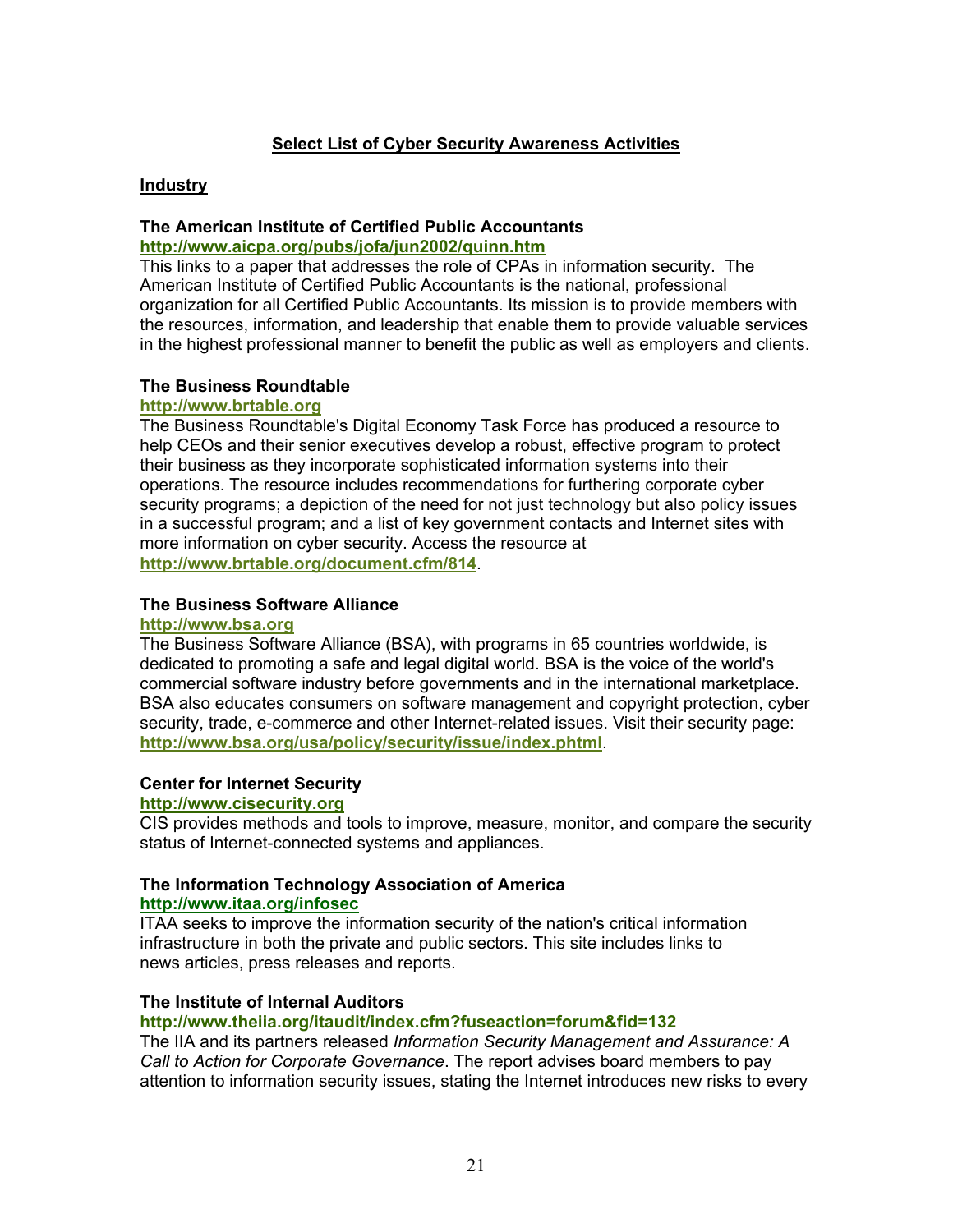organization. It contains 10 questions board members should ask in assessing the state of information security within the organizations they govern.

# **The Internet Security Alliance**

#### **http://www.isalliance.org/**

The Internet Security Alliance is a collaborative effort between Carnegie Mellon's CERT Coordination Center and the Electronic Industries Alliance to promote sound information security practices, policies, and technologies that enhance the security of the Internet and global information systems. The ISA recently released a guide to 10 of the highest priority and most frequently recommended security practices for business.

## **Government**

# **Computer Crime and Intellectual Property Section, U.S. Department of Justice http://www.usdoj.gov/criminal/cybercrime/index.html**

The Computer Crime and Intellectual Property Section ("CCIPS") attorney staff focus exclusively on the issues raised by computer and intellectual property crime. Section attorneys advise federal prosecutors and law enforcement agents; comment upon and propose legislation; coordinate international efforts to combat computer crime; litigate cases; and train all law enforcement groups. This website includes lesson plans and information for kids on cyberethics at:

**http://www.cybercrime.gov/rules/kidinternet.htm** 

## **The Federal Trade Commission**

## **www.ftc.gov/infosecurity**

The Federal Trade Commission has created this website for consumers and businesses as a source of information about computer security and safeguarding personal information.

## **National Institute of Standards and Technology Computer Security Resource Center's Small Business Corner**

#### **http://csrc.nist.gov/SBC**

The mission of NIST's Computer Security Division is to improve information systems security. This site focuses on resources for small businesses.

#### **The National Strategy to Secure Cyberspace**

#### **http://www.whitehouse.gov/pcipb/**

The National Strategy to Secure Cyberspace, an implementing component of the National Strategy for Homeland Security, is part of the White House's overall effort to protect the Nation. The purpose of this document is to engage and empower Americans to secure the portions of cyberspace that they own, operate, or control, or with which they interact.

#### **U.S. Department of Education Internet Safety Page**

#### **http://www.ed.gov/Technology/safety.html**

The Education Department's Office of Educational Technology works to assist the education community with meeting the national goals for educational technology.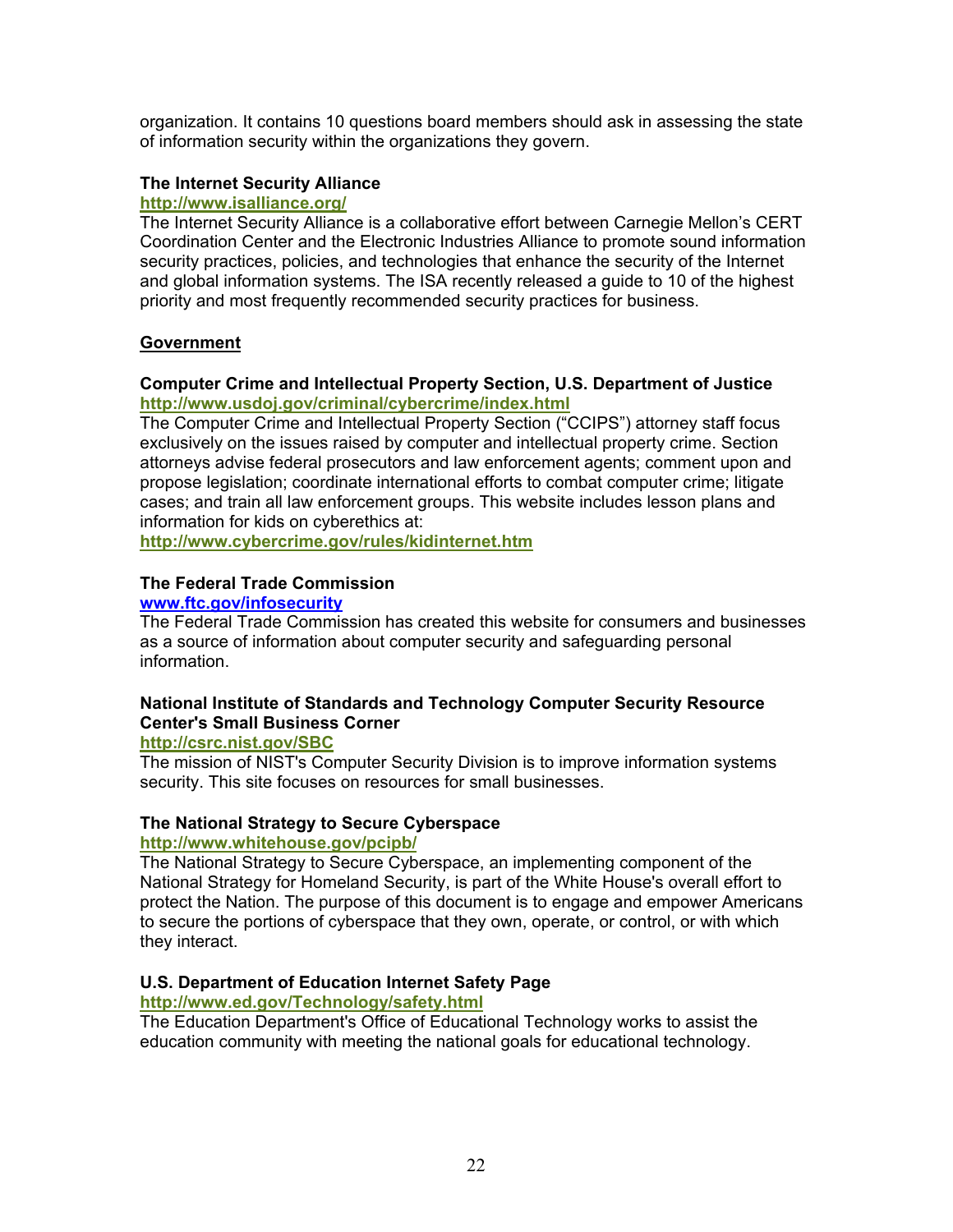## **United States Postal Service**

# **http://www.usps.com**

The United States Postal Service offers a Web site with information about its comprehensive privacy framework. The site also provides links to other resources and tools dealing with a host of privacy issues. Visit their Privacy Office: **http://www.usps.com/privacyoffice/welcome.htm**.

## **The World Bank**

## **http://www.worldbank.org**

To educate policy makers, businesses, consumers of financial services, and others involved in E-finance and E-commerce, the World Bank offers an **E-security Site** focusing on the complex trade-offs and actions needed to manage the risks of fraud and of compromising the security of digital assets. The site includes links to the World Bank's conferences, including its September 2002 seminar, **Global Dialogue E-Security: Risk Mitigation in Financial Transactions**, and also serves as a clearinghouse for knowledge on managing the risks associated with open network architectures.

## **Non Profits and Partnerships**

## **The Asia Oceania Electronic Marketplace Association**

## **http://www.aoema.org**

The Asia Oceania Electronic Marketplace Association (AOEMA) was formed to promote the use of electronic commerce in the Asian region. Working closely with Asia-Pacific Economic Cooperation, AOEMA has done a number of projects on the barriers to electronic commerce, including this booklet to help you protect yourself when using the internet: **http://www.aoema.org/safetynet.htm**.

# **BBBOnLine**

#### **http://www.bbbonline.org**

BBBOnLine is the arm of the Council of Better Business Bureaus that specifically deals with web sites. Working in concert with the 142 local BBBs in the United States and Canada, BBBOnLine encourages sound and ethical online business practices through its Privacy program, Reliability program, BBB Code of Online Business Practices, and an international initiative to promote safe e-commerce.

# **CERT Coordination Center's Home Network Security Tips**

# **http://www.cert.org/tech\_tips/home\_networks.html**

The CERT Coordination Center (CERT/CC) is a center of Internet security expertise, located at the Software Engineering Institute, a federally funded research and development center operated by Carnegie Mellon University. CERT's information ranges from protecting your system against potential problems to reacting to current problems to predicting future problems.

#### **Consumerreports.org**

# **http://www.consumerreports.org/static/0206com0.html**

Consumer Reports' Cyberspace Invaders site includes practical advice for consumers and a link to CR's online subscriber security survey. It also includes consumer security product ratings.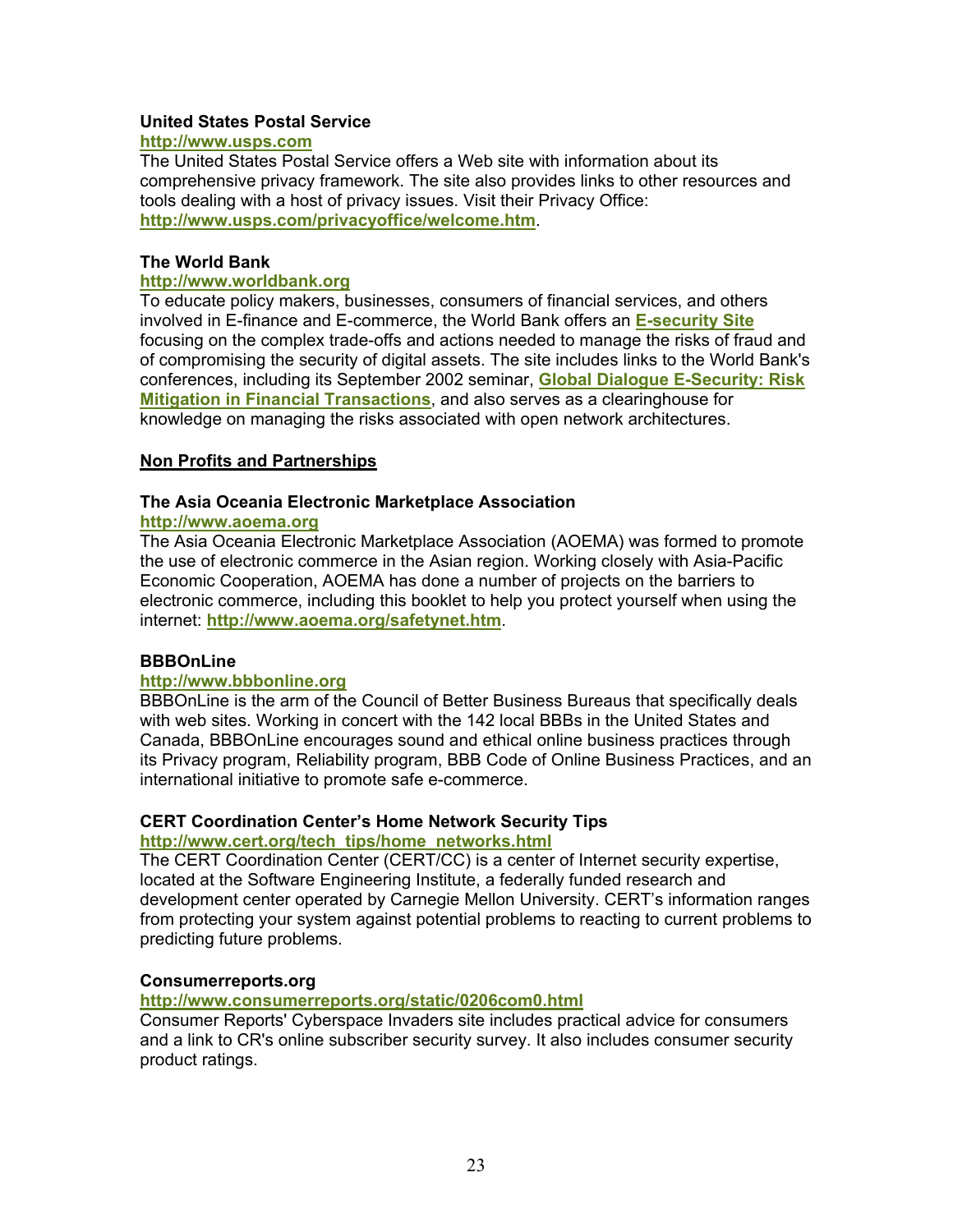## **The Cyber Citizen Partnership**

# **http://cybercitizenship.org**

The Cybercitizen Awareness Program educates children and young adults on the dangers and consequences of cyber crime. By reaching out to parents and teachers, the program is designed to establish a broad sense of responsibility and community in an effort to develop in young people smart, ethical, and socially conscious online behavior.

## **CyberSmart!**

## **http://www.cybersmart.org**

CyberSmart! provides a comprehensive set of free lesson plans, student activities, and related materials for teachers and families to introduce the skills associated with 21st Century literacy, citizenship, and ethics. These skills provide the building blocks in order for children to be safe, responsible, and effective 21st Century citizens and learners. To access the CyberSmart! Curriculum, **click here**.

#### **GetNetWise -- About Security**

## **http://security.getnetwise.org/**

The GetNetWise.org security section was established to deliver information and materials to consumers to protect their information and networks from theft, misuse and destruction. The site includes tutorials on how to use common software programs to enhance security and privacy.

## **The National Center for Missing and Exploited Children's NetSmartz Workshop http://www.netsmartz.org**

The NetSmartz Workshop is an educational resource for children of all ages, parents and teachers on how to stay safer on the Internet. NetSmartz is a project of the National Center for Missing and Exploited Children and Compaq.

# **National Cyber Security Alliance**

#### **http://www.staysafeonline.info/**

The National Cyber Security Alliance is a cooperative effort between industry and government organizations to foster awareness of cyber security through educational outreach and public awareness.

#### **NetSafeKids**

# **http://www.NetSafeKids.org**

NetSafeKids is produced by the National Research Council of the National Academies. The site offers essential information and practical tips that will help parents and adults make more informed decisions about how children spend time online.

# **Organisation for Economic Co-Operation and Development**

## **http://www.oecd.org/ict/guidelines**

OECD governments have drawn up new Guidelines for the Security of Information Systems and Networks in the wake of last year's September 11 attacks in the United States, in order to counter cyberterrorism, computer viruses, hacking and other threats.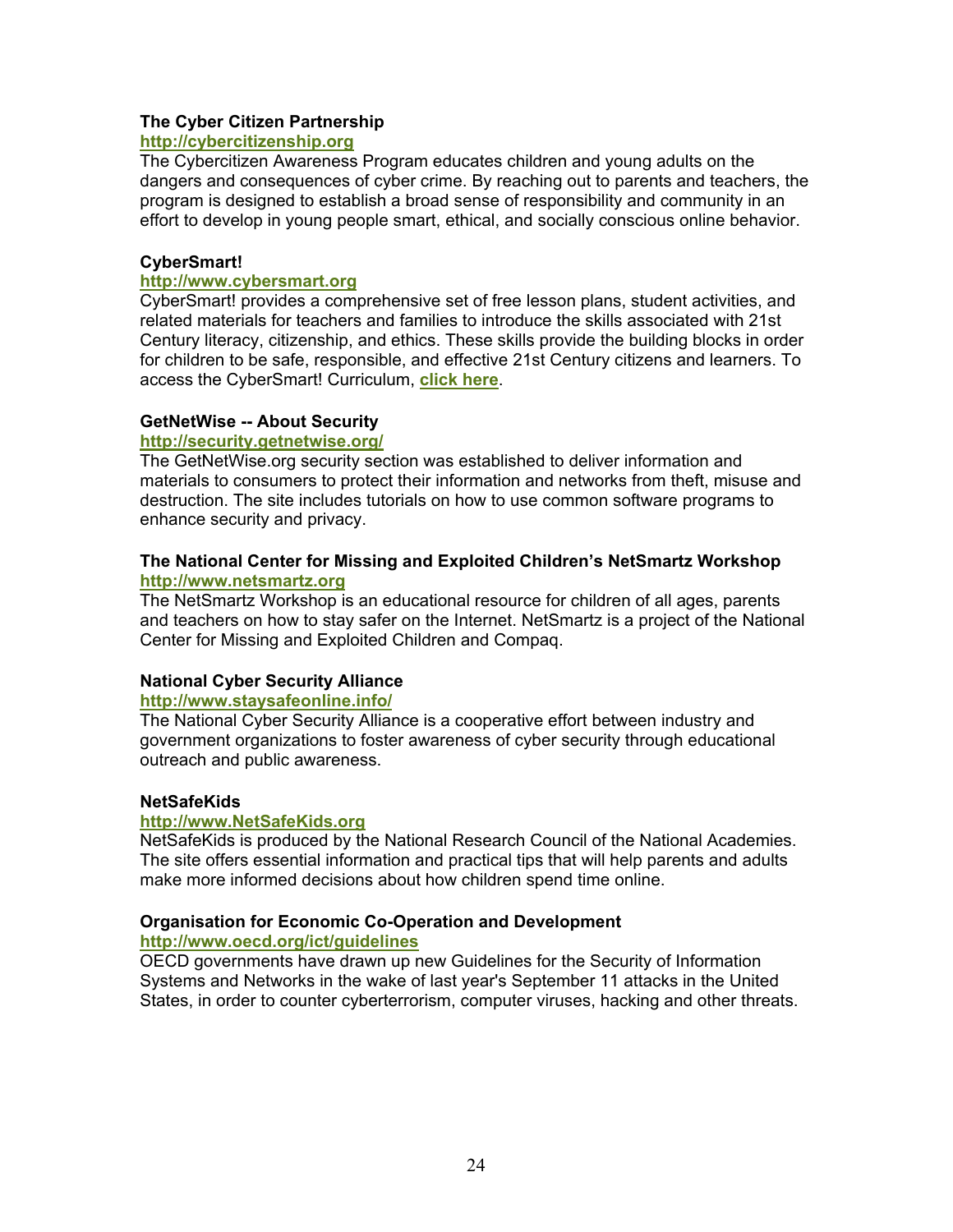

# **Top 10 Cyber Security Tips**

## **1. Use "***anti-virus software***" and keep it up to date.**

Make sure you have anti-virus software on your computer! Anti-virus software is designed to protect you and your computer against known viruses so you don't have to worry. But with new viruses emerging daily, anti-virus programs need regular updates, like annual flu shots, to recognize these new viruses. Be sure to update your anti-virus software regularly! The more often you keep it updated, say once a week, the better. Check with the web site of your anti-virus software company to see some sample descriptions of viruses and to get regular updates for your software. Stop viruses in their tracks!

#### **2. Don't open email or attachments from unknown sources. Be suspicious of any unexpected email attachments even if it appears to be from someone you know.**

A simple rule of thumb is that if you don't know the person who is sending you an email, be very careful about opening the email and any file attached to it. Should you receive a suspicious email, the best thing to do is to delete the entire message, including any attachment. . If you are determined to open a file from an unknown source, save it first and run your virus checker on that file, but also understand that there is still a risk. If the mail appears to be from someone you know, still treat it with caution if it has a suspicious subject line (e.g. "Iloveyou" or "Anna Kounikova") or if it ortherwise seems suspicious (e.g., it was sent in the middle of the night). Also be careful if you receive many copies of the same message from either known or unknown sources. Finally, remember that even friends and family may accidentally send you a virus or the e-mail may have been sent from their machines without their knowledge. Such was the case with the "I Love You" virus that spread to millions of people in 2001. When in doubt, delete! If you receive an email from a trusted vendor or organization, be careful of phishing, a hightech scam used to deceive consumers into providing personal data, including credit card numbers, etc. For information about "phishing" go to the FTC document titiled "How Not to Get Hooked By a Phishing Scam",

http://www.ftc.gov/bcp/conline/pubs/alerts/phishingalrt.pdf. The best way to make sure you're dealing with a merchant you trust, and not a fraudster, is to initiate the contact yourself. Type the merchant's address into your Internet browser instead of clicking on a link in an e-mail.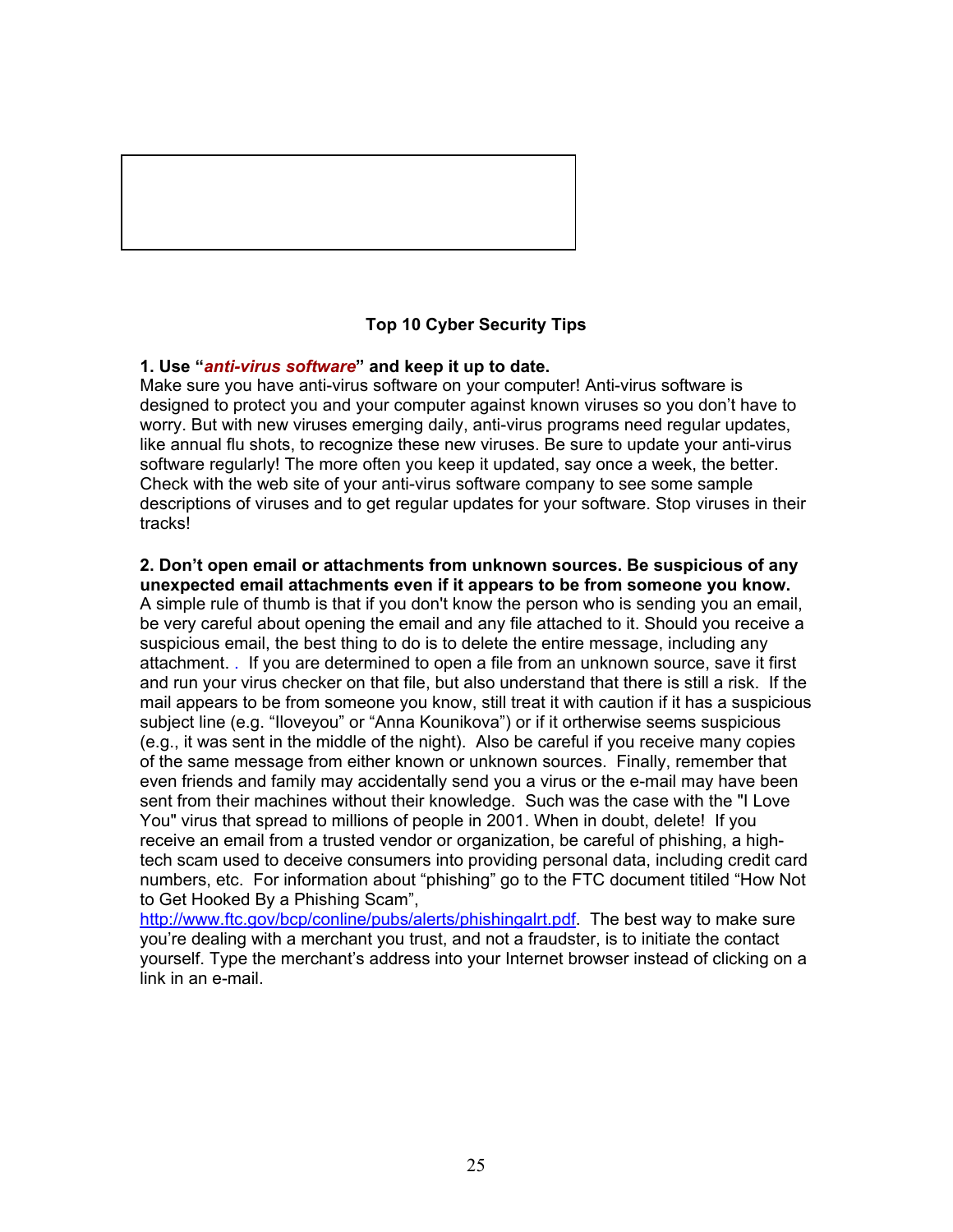# **3. Protect your computer from Internet intruders – use "***firewalls***".**

Equip your computer with a firewall! Firewalls create a protective wall between your computer and the outside world. They come in two forms, software firewalls that run on your personal computer and hardware firewalls that protect a number of computers at the same time. They work by filtering out unauthorized or potentially dangerous types of data from the Internet, while still allowing other (good) data to reach your computer. Firewalls also ensure that unauthorized persons can't gain access to your computer while you're connected to the Internet. You can find firewall hardware and software at most computer stores and in some operating systems. Don't let intruders in!

# **4. Regularly download security updates and "patches" for operating systems and other software.**

Most major software companies today release updates and patches to close newly discovered vulnerabilities in their software. Sometimes bugs are discovered in a program that may allow a criminal hacker to attack your computer. Before most of these attacks occur, the software companies or vendors create free patches for you that they post on their web sites. You need to be sure you download and install the patches! Check your software vendors' web sites regularly for new security patches or use the automated patching features that some companies offer. Ensure that you are getting patches from the correct patch update site. Many systems have been compromised this past year by installing patches obtained from bogus update sites or emails that appear to be from a vendor that provides links to those bogus sites. If you don't have the time to do the work yourself, download and install a utility program to do it for you. There are available software programs that can perform this task for you. Stay informed!

## **5. Use hard-to-guess passwords. Mix upper case, lower case, numbers, or other characters not easy to find in a dictionary, and make sure they are at least eight characters long**.

Passwords will only keep outsiders out if they are difficult to guess! Don't share your password, and don't use the same password in more than one place. If someone should happen to guess one of your passwords, you don't want them to be able to use it in other places. The golden rules of passwords are: (1) A password should have a minimum of 8 characters, be as meaningless as possible, and use uppercase letters, lowercase letters, symbols and numbers, e.g., xk2&LP97. (2) Change passwords regularly, at least every 90 days. (3) Do not give out your password to anyone! For enhanced security, use some form of two-factor authentication. Two-factor authentication is a way to gain access by combining something you know (PIN) with something you have (token or smart card).

# **6. Back up your computer data.**

Experienced computer users know that there are two types of people: those who have already lost data and those who are going to experience the pain of losing data in the future. Back up small amounts of data on floppy disks and larger amounts on CDs. If you have access to a network, save copies of your data on another computer in the network. Many people make weekly backups of all their important data. And make sure you have your original software start-up disks handy and available in the event your computer system files get damaged. Be prepared!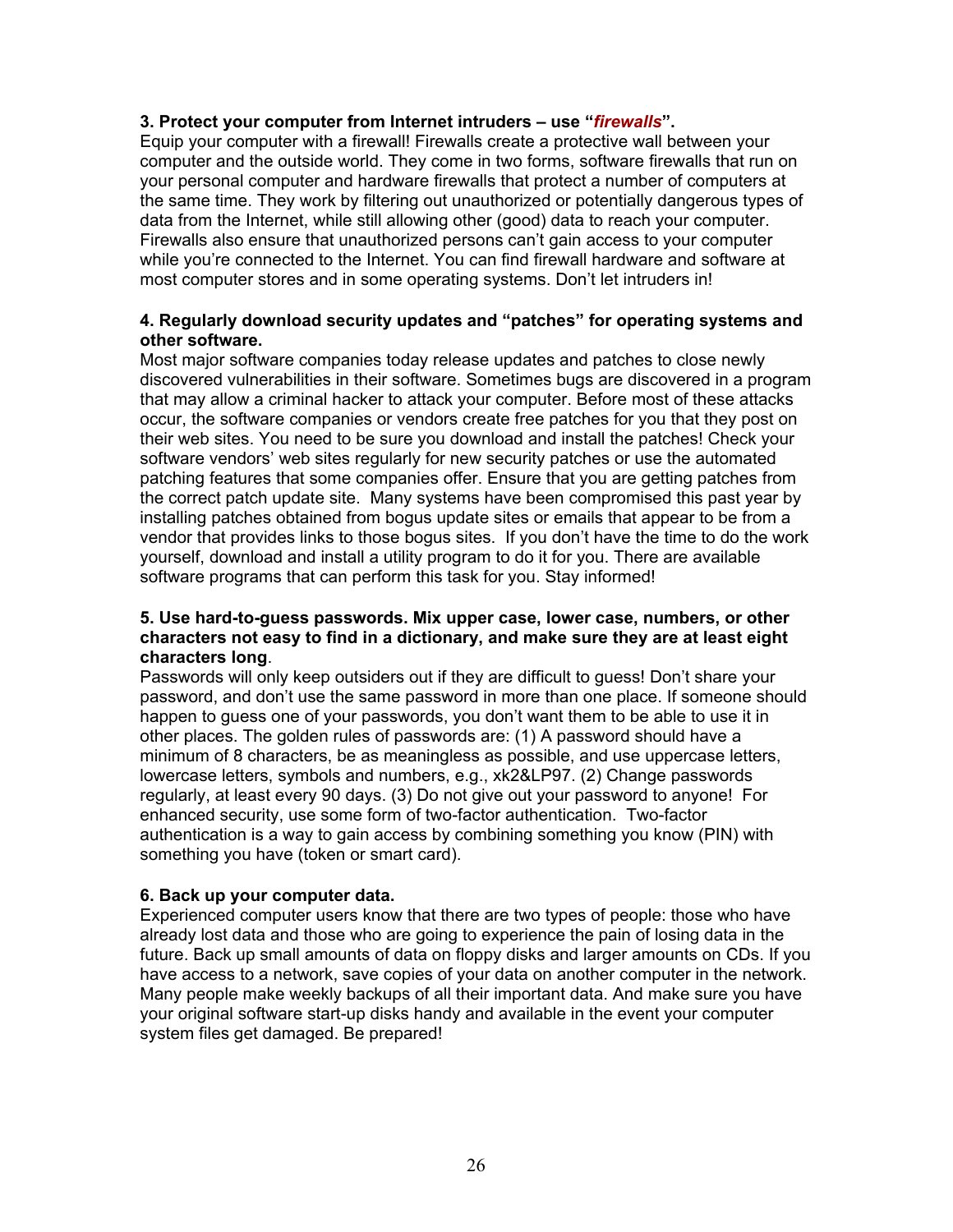# **7. Don't share access to your computers with strangers. Learn about file sharing risks.**

Your computer operating system may allow other computers on a network, including the Internet, to access the hard-drive of your computer in order to "share files". This ability to share files can be used to infect your computer with a virus or look at the files on your computer if you don't pay close attention. So, unless you really need this ability, make sure you turn off file-sharing. Check your operating system and your other program help files to learn how to disable file sharing. Don't share access to your computer with strangers!

# **8. Disconnect from the Internet when not in use.**

Remember that the Digital Highway is a two-way road. You send and receive information on it. Disconnecting your computer from the Internet when you're not online lessens the chance that someone will be able to access your computer. And if you haven't kept your anti-virus software up-to-date, or don't have a firewall in place, someone could infect your computer or use it to harm someone else on the Internet. and help protect others: disconnect!

# **9. Check your security on a regular basis. When you change your clocks for daylight-savings time, reevaluate your computer security.**

The programs and operating system on your computer have many valuable features that make your life easier, but can also leave you vulnerable to hackers and viruses. You should evaluate your computer security at least twice a year – do it when you change the clocks for daylight-savings! Look at the settings on applications that you have on your computer. Your browser software, for example, typically has a security setting in its preferences area. Check what settings you have and make sure you have the security level appropriate for you. Set a high bar for yourself!

# **10. Make sure your family members and/or your employees know what to do if your computer becomes infected.**

It's important that everyone who uses a computer be aware of proper security practices. People should know how to update virus protection software, how to download security patches from software vendors and how to create a proper password. Make sure they know these tips too!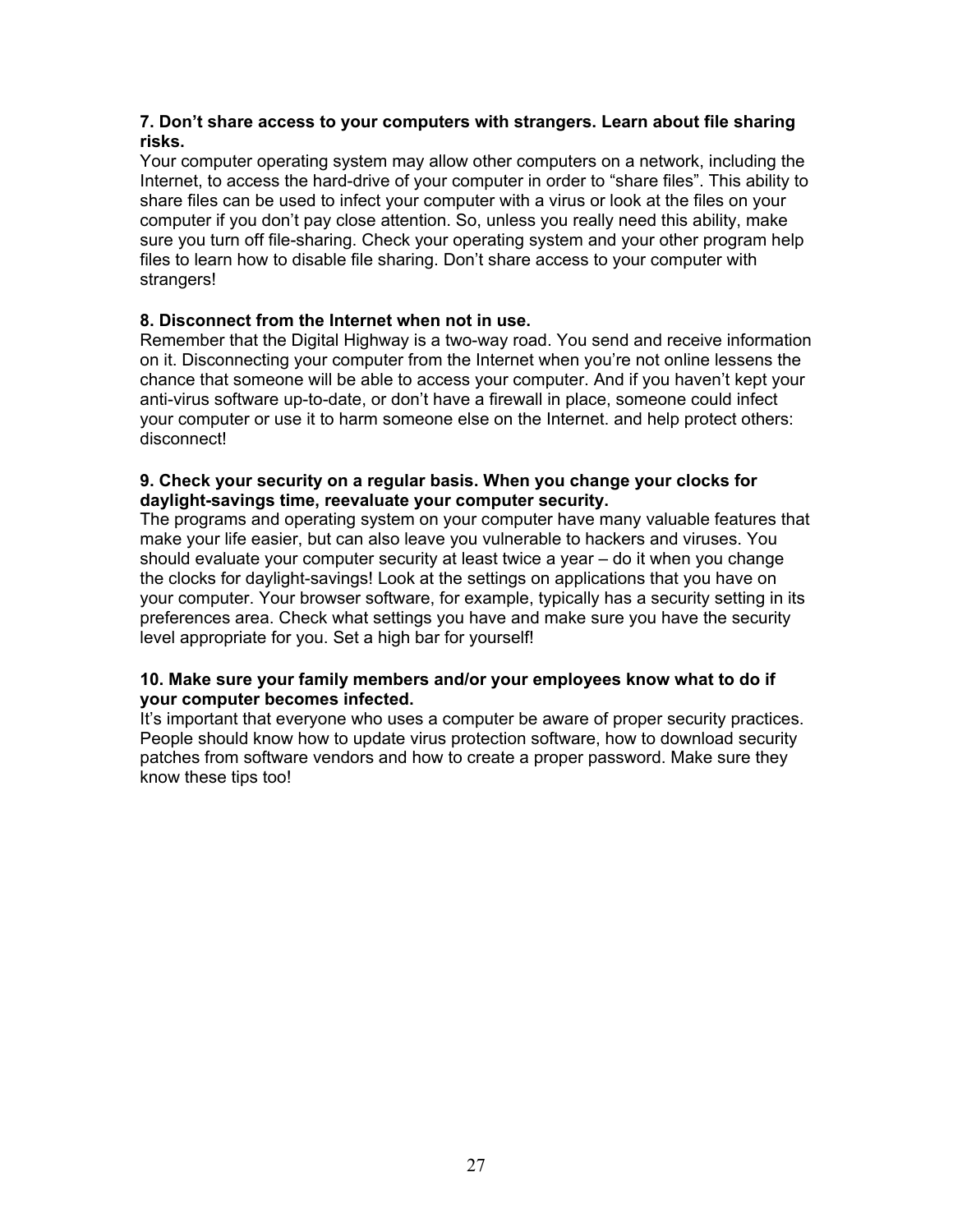# **Awareness and Outreach Task Force Membership List**

| <b>Name</b>               | <b>Organization</b>                      |
|---------------------------|------------------------------------------|
| <b>Scott Algeier</b>      | U. S Chamber of Commerce                 |
| <b>Michael Allred</b>     | State of Utah                            |
| <b>Blake Bishop</b>       | State of Florida                         |
| Dan Caprio                | <b>Federal Trade Commission</b>          |
| Lara Chamberlain          | <b>NFIB</b>                              |
| Larry Clinton             | <b>Internet Security Alliance</b>        |
| <b>Charles Curran</b>     | <b>United States Internet Service</b>    |
|                           | <b>Providers Association</b>             |
| <b>Tom Dailey</b>         | <b>United States Internet Service</b>    |
|                           | <b>Providers Association</b>             |
| Chris Dixon               | <b>NASCIO</b>                            |
| <b>Sue Giatras</b>        | State of Utah                            |
| Bill Guidera,             | <b>Microsoft Corporation</b>             |
| Michael Gusky             | State of Louisiana                       |
| Kai Tamara Hare           | nuServe                                  |
| James Holt                | <b>Saber Security Solutions</b>          |
| <b>Andrew Howell</b>      | U.S. Chamber of Commerce                 |
| Jay Hoyer                 | <b>Walnut Creek Chamber of</b>           |
| Commerce                  |                                          |
| <b>Tracy Hulver</b>       | <b>TruSecure</b>                         |
| Doug Johnson              | <b>American Bankers Association</b>      |
| Marc Jones                | Visionael Corp.                          |
| <b>Tiffany Jones</b>      | <b>Symantec Corporation</b>              |
| Tom Kellermann            | The World Bank                           |
| Irene Kinoshita,          | Tysak                                    |
| <b>Jeff Klaben</b>        | <b>Applied Materials</b>                 |
| <b>Charlie Le Grand</b>   | The Institute of Internal Auditors, Inc. |
| <b>Charles Livingston</b> | <b>National Defense University</b>       |
| Dan Lohrmann              | State of Michigan                        |
| Louis Malafarina          | Public Intelligence                      |
| Dan McCall                | Guardent                                 |
| <b>Stuart McKee</b>       | State of Washington                      |
| <b>Time McNulty</b>       | AirZip                                   |
| <b>Steven Miller</b>      | <b>Mass Networks Education</b>           |
| Partnership               |                                          |
| <b>Mell Mireles</b>       | State of Texas, Department of            |
|                           | Information Resource                     |
| Krista Montie             | State of New York, CSCIC                 |
| <b>Margaret Morrissey</b> | State of New York, CSCIC                 |
| <b>Wil Pelgrin</b>        | State of New York, CSCIC                 |
| Rodney Petersen           | <b>EDUCAUSE</b>                          |
| David Peyton              | National Association of                  |
| <b>Manufacturers</b>      |                                          |
| Lynne Pizzini,            | State of Montana                         |
| Debra Reiger,             | <b>State of California</b>               |
| Joe Richardson            | U.S. Department of State                 |
| <b>Larry Rogers</b>       | Software Engineering Institute           |